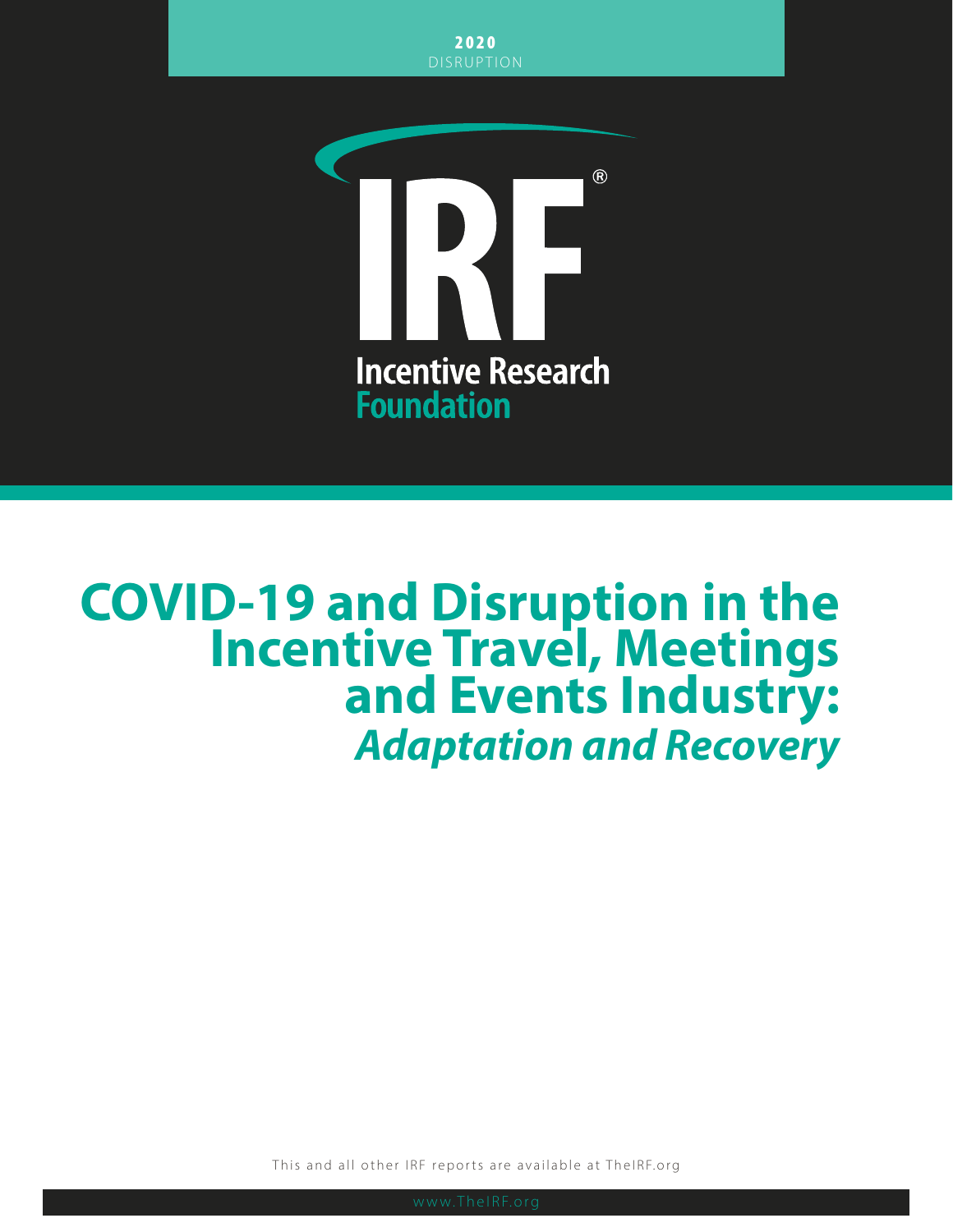

# **CONTENTS**

| <b>Introduction</b>                                                                      |           |  |
|------------------------------------------------------------------------------------------|-----------|--|
| <b>Part One: Traveler Intent and Insider Insights</b>                                    |           |  |
| Part Two: Initiatives, Practices and Measures for Near-Term Survival and Faster Recovery | 8         |  |
| <b>Customer Service, Employee Engagement &amp; Relationships</b>                         | 10        |  |
| <b>Sales</b>                                                                             | 12        |  |
| <b>Strategy</b>                                                                          | 14        |  |
| <b>Legalities and Disruption Planning</b>                                                | 16        |  |
| <b>Conclusions</b>                                                                       | 18        |  |
| <b>Gratitude &amp; Acknowledgments</b>                                                   | 19        |  |
| <b>References and Recommended Reading</b>                                                | <b>20</b> |  |

*Author's Note:* In 2019, the IRF Board of Trustees voted to include 'Industry Disruption' in the IRF's 2020 research agenda – well before the emergence of COVID-19. However, the surveys, interviews, secondary research, and focus groups conducted for this paper took place between February and May 2020 while COVID-19 was thoroughly disrupting the MICE industry and most others. Unavoidably then, it constitutes much of the focus of this paper. But COVID-19 represents serious disruption in general; we believe that most of the guidance offered in this paper is relevant to serious disruption of all sorts in the Meetings, Incentives, Conference & Exhibitions (MICE) industry.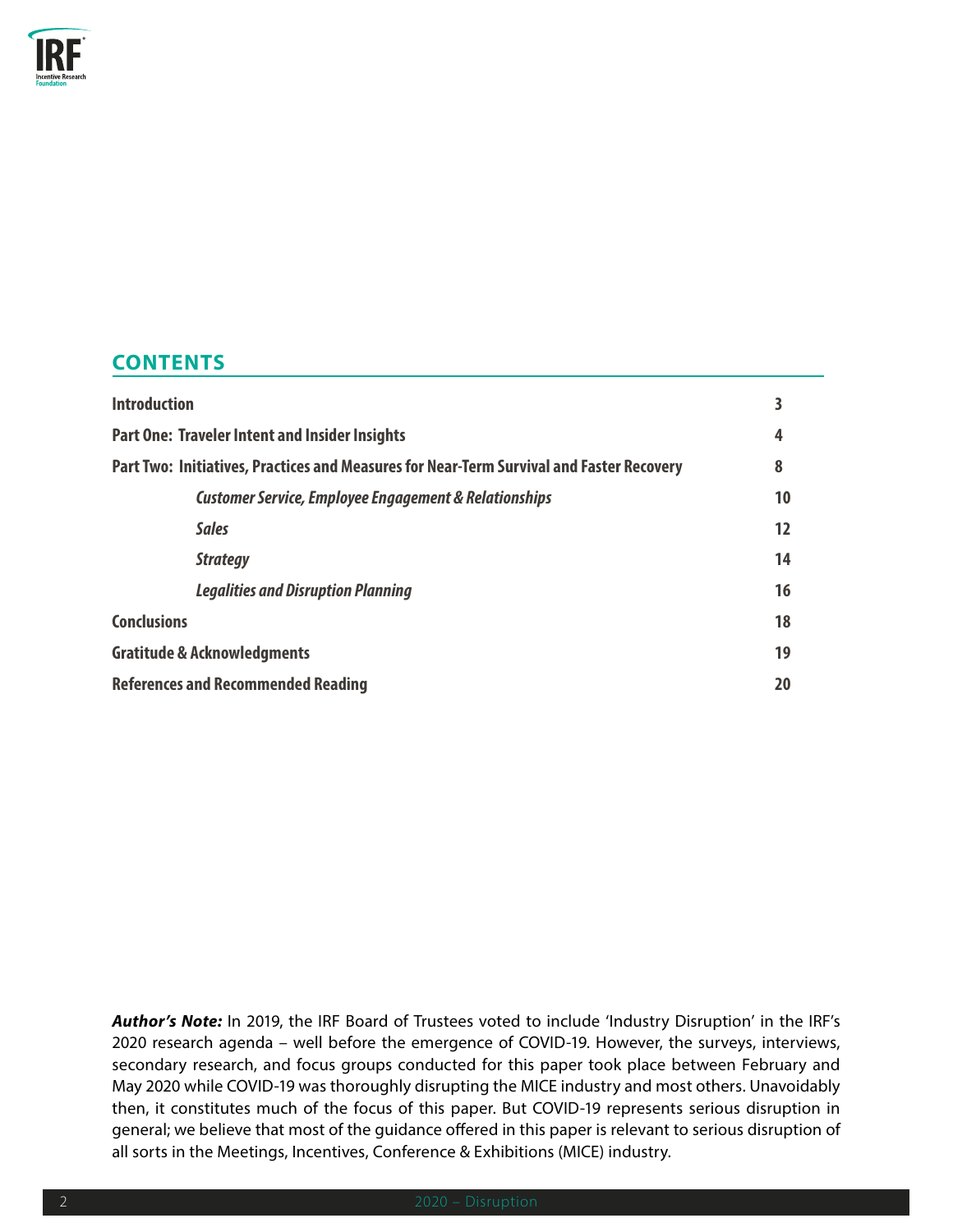

# **COVID-19 and Disruption in the Incentive Travel, Meetings and Events Industry**

Allan Schweyer, Chief Academic Advisor, Incentive Research Foundation May 31, 2020

# **Introduction**

*"There are decades where nothing happens; and there are weeks where decades happen." – Vladimir Ilyitch Lenin*

On January 31, 2020, in response to the spreading Coronavirus (COVID-19), the US federal government declared a national state of emergency. It restricted travel from China to the United States the same day. By mid-March, all non-essential travel to and from the US was prohibited and its borders with Canada and Mexico sealed.

Over the next four weeks, the global travel industry – responsible for more than 10% of global GDP – saw declines of 95% in airline passenger volume, US hotel occupancy dropped by two-thirds, and the entire global cruise industry was largely suspended for 2020. As of mid-April, the World Travel & Tourism Council estimated that the industry had already lost almost \$3 trillion and furloughed more than 100 million of its workforce.

*"Travel & Tourism is the backbone of the global economy. Without it, global economies will struggle to recover in any meaningful way and hundreds of millions of people will suffer enormous financial and mental damage for years to come." – Hospitalitynet*

Those who earn their living in the meetings, incentives, conferences, and exhibitions (MICE) industry are well aware that COVID-19 has already wreaked worse damage to travel-related industries than 9/11 or the Great Recession. Its impact is far from over.

This report was created for leaders in the MICE industry (meetings, incentives, conferences, and exhibitions), and particularly, operators of small and mid-size MICE-industry businesses who are focused on business survival and eventual recovery. It is based on an extensive review of recent and relevant news, studies and analysis, as well as interviews and panel discussions with 36 industry leaders, poll results from 250 more, and survey findings from 791 working adults around the world.

*"Our bottom-line business ground to a total halt almost within the space of a week. We saw huge losses in March through May, and our projections through the rest of 2020 are very low. This is true all over the world, not one market was saved. This is something I have seldom seen. In 9/11, various other terrorist incidents, etc., not all markets were impacted – not even by the financial crisis – at least to this extent. Then you could find ways to make revenue, here you cannot, and that is the most unique thing." – Interviewee (Global DMC)*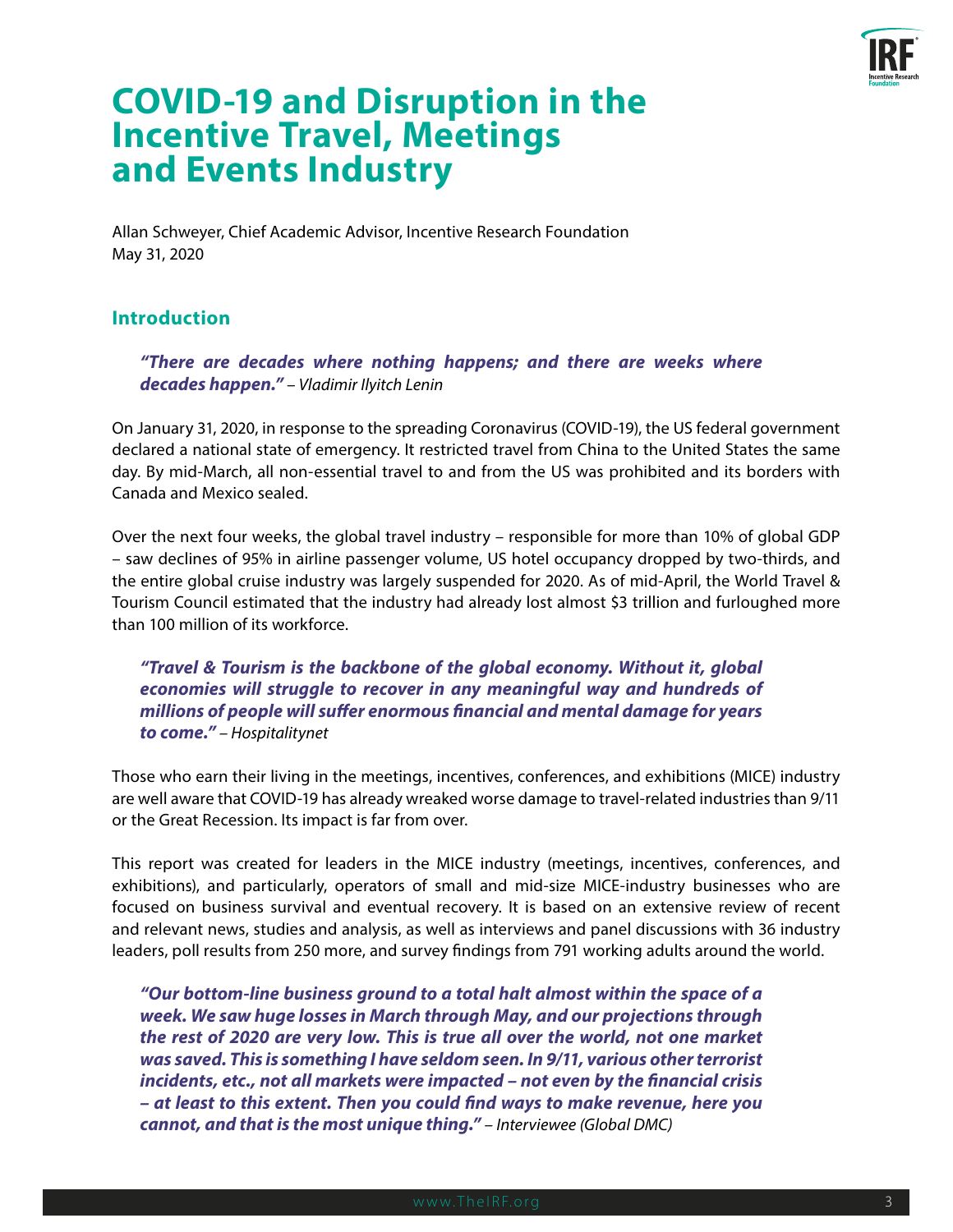

# **Part One: Traveler Intent and Insider Insights**

#### *"Regional travel will indeed be the first stage of traveling and international travel will take more time, but it will rebound very strongly." – IRF Industry Leader Focus Group Participant (meeting planner)*

In April 2020, the IRF conducted a global survey of more than 1,100 working adults ('travelers'), obtaining full (791) and partial (53) surveys from 844, each of whom had participated in overnight travel for work in the past five years.

- Their main reason for travel was conferences and events (70%), then meetings (58%), group reward travel (26%), and individual reward travel (23%).
- 30% had not experienced a disruption of any sort
- Of the 70% who had experienced at least one disruption:
	- Flight delays and cancellations were the top disruption at 54%
	- 35% experienced an event or meeting postponement or cancellation
	- 21% lost luggage
	- 19% experiences reward travel postponement or cancellation
	- 17% experienced and illness /injury

#### *Bad weather the top reason for cancellations and postponements*

Those who had experienced postponement or cancellation of a meeting, event, conference, or reward travel cited a variety of reasons. Despite completing the survey at or near the peak of the COVID-19 spread, making it top of mind, weather was the lead cause of travel cancellation or postponement among those surveyed (Figure 1). This mirrors the results from an IRF survey and study published in 2016, in which it was found that bad weather was far and away the most common and frequent disruptor of offsite meetings and events. The industry leaders we interviewed for this study expect weather-related disruptions to worsen, in part due to the effects of accelerating climate change throughout most of the world.

#### **Figure 1: Reasons for Cancellation or Postponement**

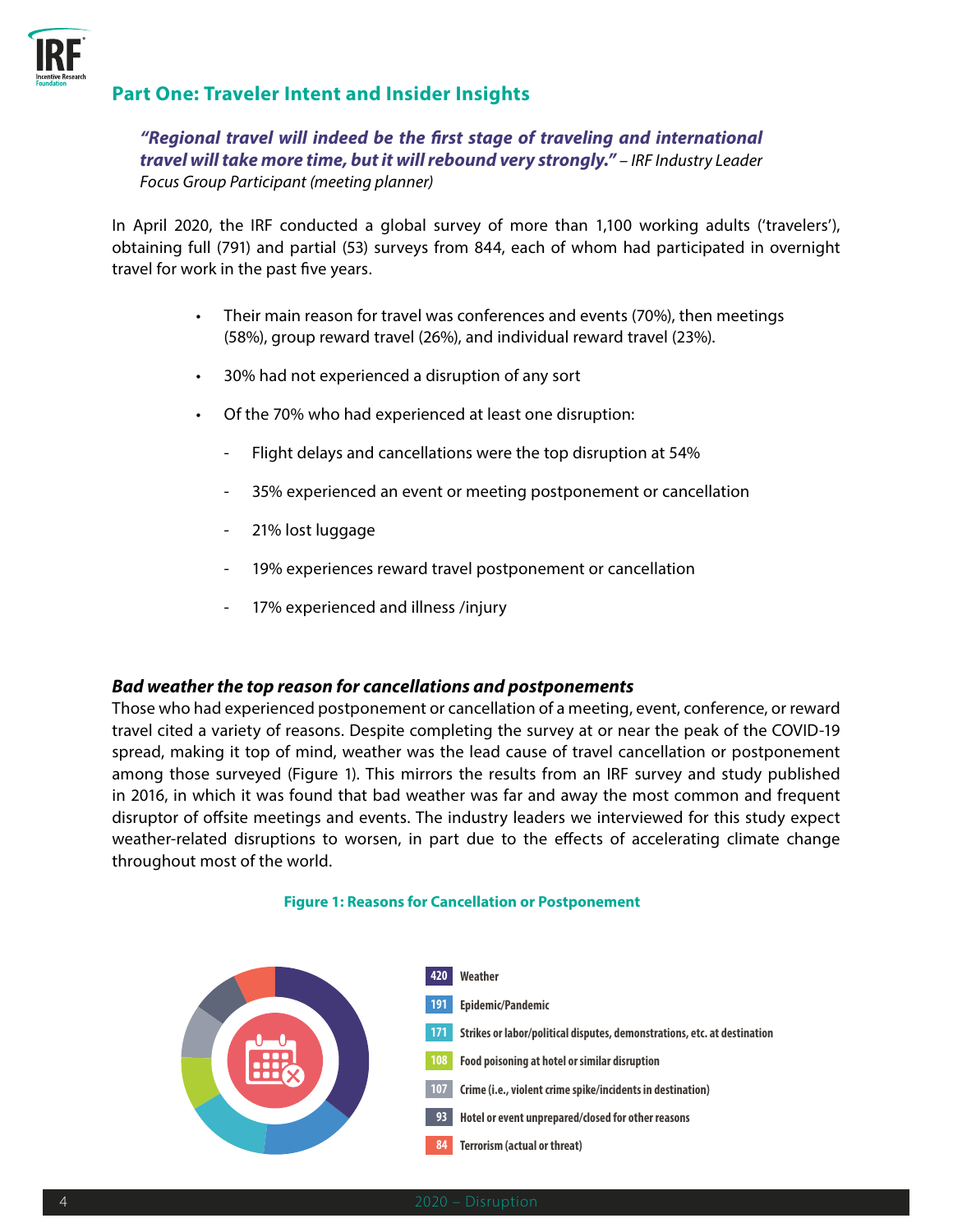

#### *Eagerness to return to business and reward travel after COVID-19 restrictions are removed*

When asked about traveling for an overnight work-related trip to a conference, meeting, or event after all COVID-19 restrictions have been removed, almost 57 percent of would-be travelers reported feeling either very excited and grateful at the prospect, or at least looking forward to it. We chose a representative set of global destinations, all of which at times were impacted by serious disruption, including COVID-19. In each case, a majority said they would feel excited about or look forward to a business meeting or event in those locations.



#### **Figure 2: Meeting, Conference & Event Travel Attitudes toward business travel after all COVID-19 restrictions have been removed**

63% would be excited or looking forward to a business trip to a place they are interested in but have never been to; 60% to a familiar, close place they like and can drive to. For other destinations, including Cancun, Bangkok, Barcelona, Las Vegas, and Cape Town, between 51% to 58% of respondents were excited and grateful, or at least looking forward to the trip.

These results corroborate the majority view of our interviewee and focus groups experts, as well as much that has been reported in the media from late April through mid-May: People are beginning to anticipate and crave travel, especially that involving new experiences and/or safe destinations close enough to drive to and/or that involve shorter flights. Tellingly, US passenger volumes on flights went from 87,534 on April 14 to 215,645 on May 11 according to the TSA.

The expectation that domestic travel – especially road trips – will increase as COVID-19 restrictions are removed was expressed throughout our interviews and focus groups with industry experts, and in media coverage concerning COVID-19's impact on the travel industry.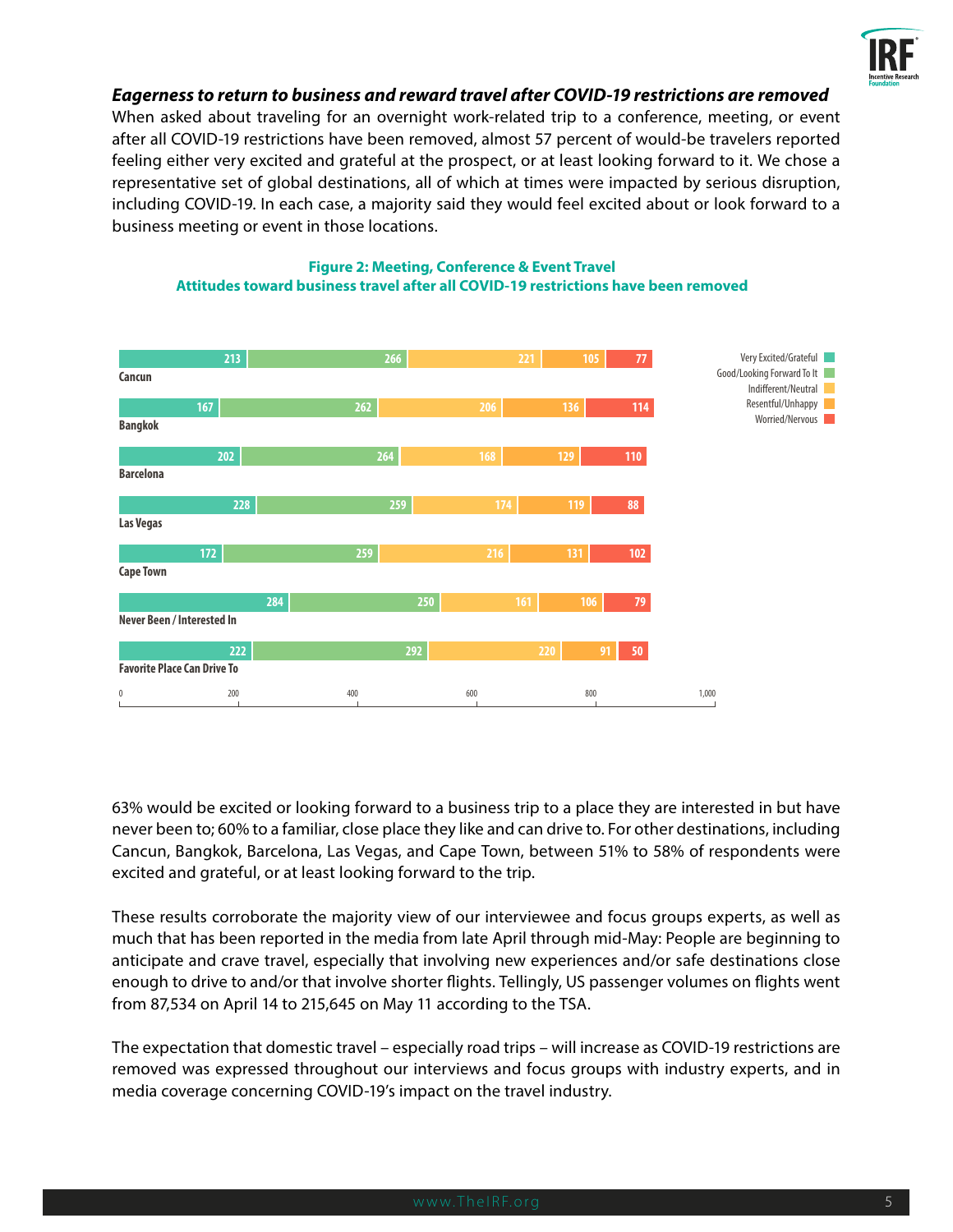

Some pointed out that the combination of pent-up demand to get away, a desire for safety, slashed budgets, and cheap gas will make local travel even stronger than it was prior to the crisis. As above, our survey responses suggest that the desire for travel involving flights to foreign destinations is not as far behind as might be expected.

Overall, South Americans and Europeans are the most excited about travel after COVID-19 restrictions are removed (~70% excited/looking forward to it). North Americans come next at about 58%. Asia, including India and China, appear most cautious; in all cases, fewer than 50% are keen to travel to business meetings or events even after all COVID-19 restrictions have been removed. Other surveys conducted in the same time frame lend support to these findings, including a *Skift* research survey in which one-third of respondents (all Americans) expressed a desire to travel after COVID-19 is contained.

When asked about traveling for a work-related trip for reward travel after COVID-19 restrictions have been removed, the results were similar. A slightly larger majority feel excited/grateful or looking forward to the five named destinations. The greatest difference between attitudes toward travel for meetings and events versus reward travel was in the very excited/grateful category: 29% for reward travel versus 23% for events and meetings travel.

#### **Figure 3: Reward Travel**

#### **Attitudes toward business travel after all COVID-19 restrictions have been removed**

| Cancun                             | 241 | 251 | 193 | 118 | 68       | Very Excited/Grateful<br>Good/Looking Forward To It<br>Indifferent/Neutral |
|------------------------------------|-----|-----|-----|-----|----------|----------------------------------------------------------------------------|
| 207                                |     | 218 | 205 | 118 | 114      | Resentful/Unhappy                                                          |
| <b>Bangkok</b>                     |     |     |     |     |          | Worried/Nervous                                                            |
|                                    | 243 | 225 | 164 | 124 | $105$    |                                                                            |
| <b>Barcelona</b>                   |     |     |     |     |          |                                                                            |
|                                    | 232 | 236 | 183 | 102 | 108      |                                                                            |
| Las Vegas                          |     |     |     |     |          |                                                                            |
| 200                                |     | 226 | 197 | 131 | 96       |                                                                            |
| <b>Cape Town</b>                   |     |     |     |     |          |                                                                            |
|                                    | 286 | 221 | 171 | 102 | 68       |                                                                            |
| Never Been / Interested In         |     |     |     |     |          |                                                                            |
| 215                                |     | 303 | 192 | 93  | 54       |                                                                            |
| <b>Favorite Place Can Drive To</b> |     |     |     |     |          |                                                                            |
| 211                                |     | 212 | 244 | 140 | $\bf 60$ |                                                                            |
| <b>Stay Home</b>                   |     |     |     |     |          |                                                                            |
| 200<br>$\bf{0}$                    |     | 400 | 600 | 800 |          | 1,000                                                                      |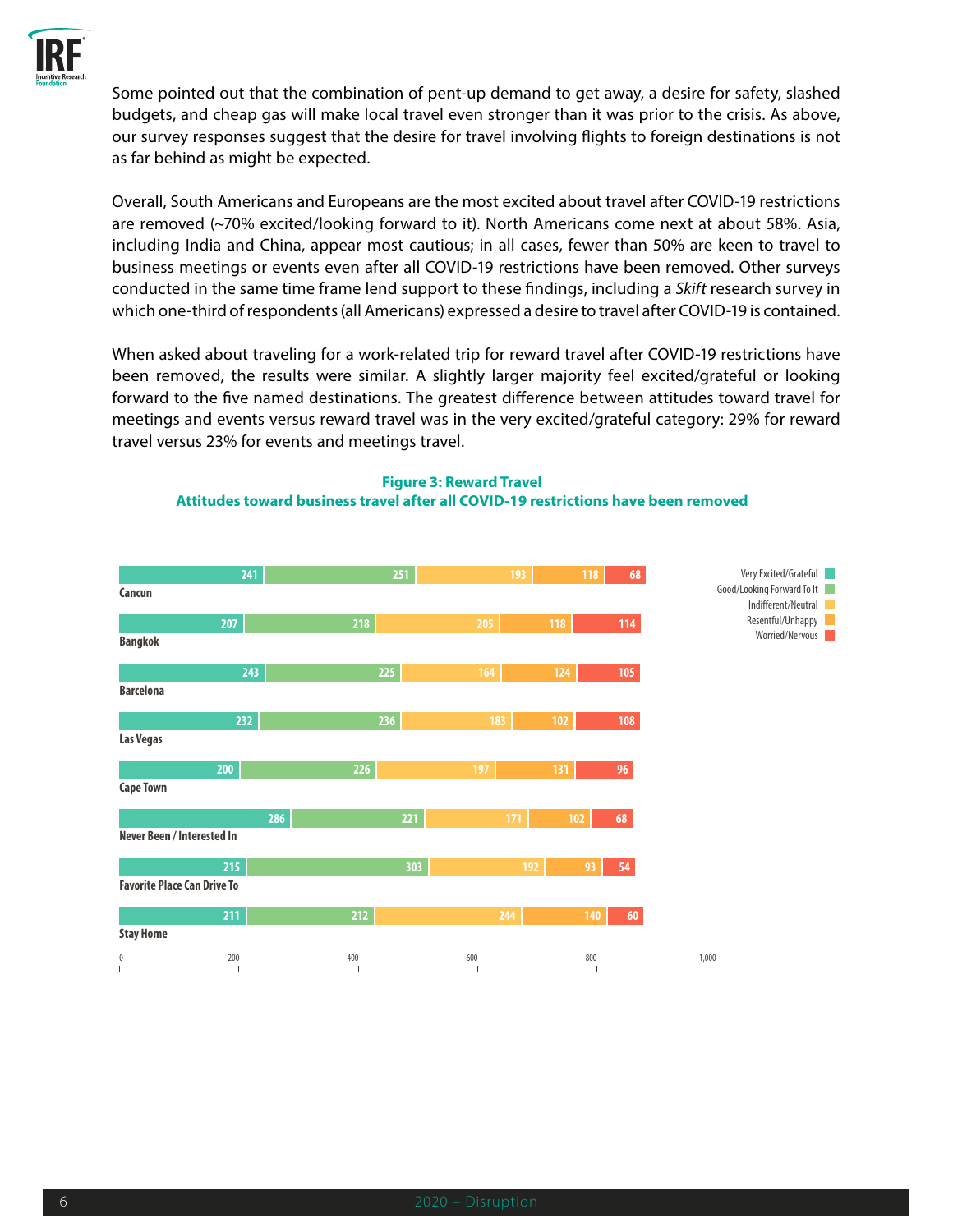

### *"We know that travel incentives are among the most cherished rewards. This will only be heightened. The pandemic has reminded people of their vulnerability, it will give them a sense of living; that life is precious, and they must get out from behind the desk to appreciate it."*

*– Interviewee (Incentive Reward Program Designer)*

Because they completed the survey in the last half of April, most respondents were in some form of voluntary quarantine or stay-at-home orders. Despite this, only just over one in five (less for those under 45) said they would be worried about or resentful of upcoming business or reward travel. Moreover, the least favorite option among those imagining future reward travel was to simply take the week off and stay at home (50.5%). Indeed, eagerness to pursue business and reward travel remains above 60% for all age groups 18-45, dropping only slightly for those 46 years and older.

Among those who said they would be worried or nervous about participating in work or rewardrelated travel to any of the destinations, the threat of epidemic/pandemic was the majority concern at a 33%. Next came weather at 29%, followed by crime, getting sick, labor strikes, a terrorist attack, and food poisoning. Overall, two-thirds of the small minority worried about future work or reward travel cited getting sick – whether from a pandemic, food poisoning or otherwise – as their chief concern.

#### **Figure 4: Reasons respondents would cancel or postpone business or reward travel after all COVID-19 restrictions have been removed**

| 54%                                                                                |     |
|------------------------------------------------------------------------------------|-----|
| A current epidemic/pandemic in the location/surrounding region                     |     |
| 51%                                                                                |     |
| A recent epidemic/pandemic in the location/surrounding region                      |     |
| 38%                                                                                |     |
| A recent terrorist incident or mass shooting in the location/region                |     |
| 36%                                                                                |     |
| Forecasts for dangerous weather in the location/surrounding region                 |     |
| 31%                                                                                |     |
| A spike in serious crime in the destination/surrounding region                     |     |
| 27%                                                                                |     |
| Ongoing labor strikes or political disputes, etc. at destination/region            |     |
| 22%                                                                                |     |
| Reports of serious food poisoning at hotels and/or other venues at destination     |     |
| 16%                                                                                |     |
| Location/region has just received poor grades for its medical and hospital systems |     |
| 10%                                                                                |     |
| Recent/ongoing disruption (i.e., construction, etc.) at the hotel/venue            |     |
| 18%                                                                                |     |
| I would not cancel or postpone for any reason                                      |     |
| 0<br>20<br>40<br>60<br>80                                                          | 100 |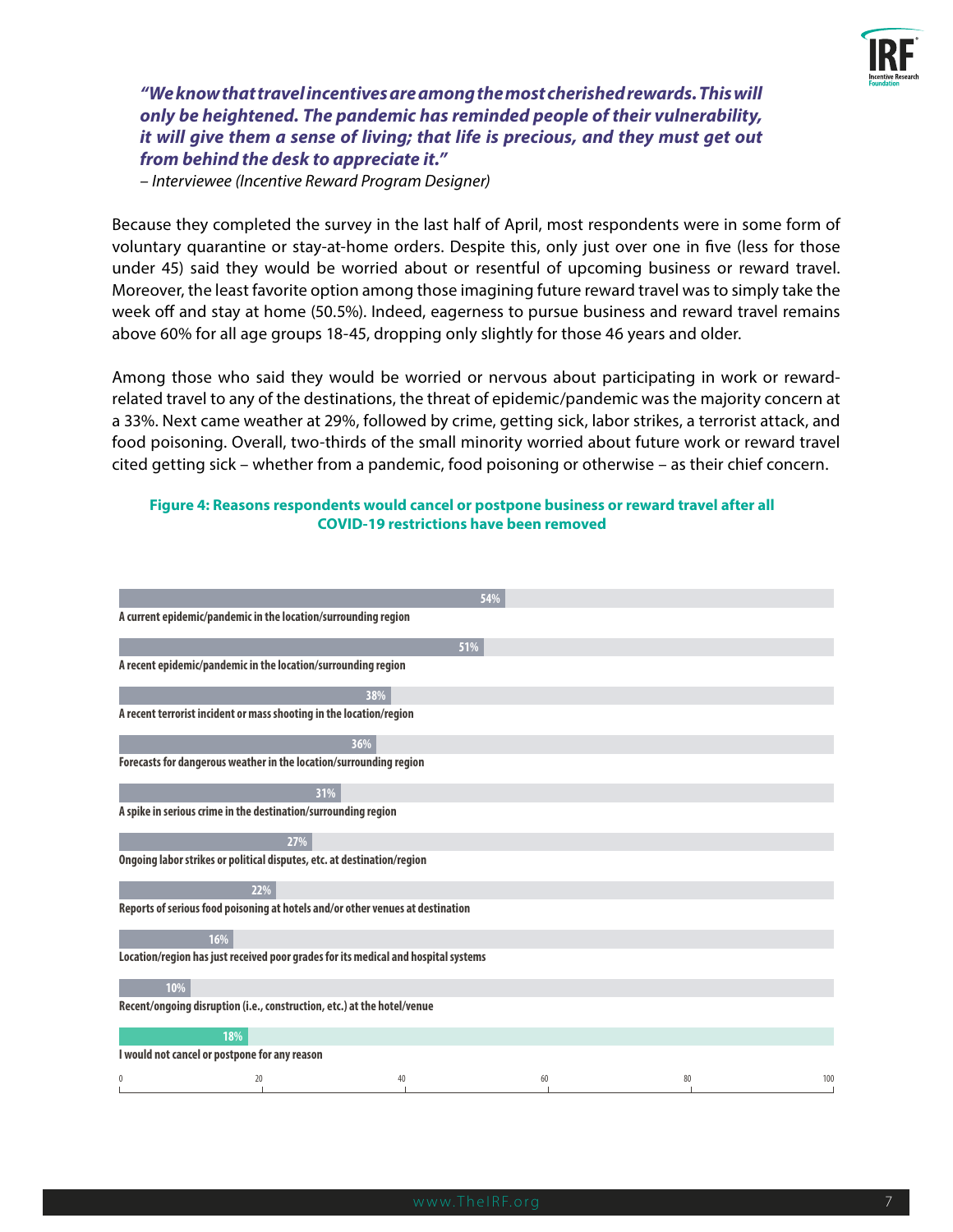

When respondents were asked what would make them "almost certainly" cancel or postpone an offsite business meeting, event, or reward travel after COVID-19 restrictions are removed, they were, on the whole, slightly less inclined to cancel business versus reward travel. Interestingly, only a recent or ongoing pandemic or epidemic would cause the majority of respondents to cancel or postpone their travel (~52%). 18% said they would not cancel a business or reward trip for any reason.

#### *The great majority of firms continue to recognize and reward outstanding employee effort*

Earlier in April 2020, the IRF conducted a survey aimed at incentive travel program design providers and firms that operate incentive travel programs. Almost two-thirds of the 250 respondents reported that incentive travel programs scheduled for the first half of 2020 were postponed into the second half (~37%) or into 2021 (~25%). Overall, fewer than one-quarter had cancelled their incentive programs entirely.

Over 70% of respondents who postponed cited the need to continue recognizing and rewarding outstanding employees. Indeed, even among the minority that cancelled their programs, threequarters substituted other rewards and recognition, from merchandise and gift cards to cash, combined with notes of appreciation and even virtual award ceremonies. Overall, 70% of respondents are maintaining their reward programs and not changing the rules about who qualifies

# **Part Two: Practical Actions and Measures for Near-Term Survival and Faster Recovery**

*"Now we focus on survival and help keep the people struggling alive." – Focus Group Attendee* 

Many of the MICE leaders we interviewed and held discussions with told us they are facing the gravest threat to their survival they have so far experienced. To put this in perspective, most had come through the aftermath of 9/11 and the Great Recession.

MICE leaders told us that while survival is their main focus and concern right now, they believe there will be tremendous opportunity for new business beginning sometime in 2021. That expectation is borne out in the survey findings described above. Those that experienced 9/11 and the financial crisis, however, warn that a return to normal volumes of business and revenues is not likely for about two years following the end of the crisis.

After 9/11, MICE industry revenues returned to their pre-crisis levels roughly in 2004. Though the Great Recession began in late 2007, it was not a singular event, it lingered through 2009 and beyond. Prerecession revenues did not return until 2011. No one can say when the COVID-19 crisis will conclude, but many experts argue it will not be over until a vaccine is both available and in wide circulation.

Most health authorities believe that vaccine discovery, approval, mass production, and distribution is not likely until mid-2021 at the soonest. Using prior crises as a rule of thumb, and assuming a vaccine is available next year, leaders in the MICE industry might expect and plan for a return to pre-COVID-19 revenues by late 2022 or early 2023.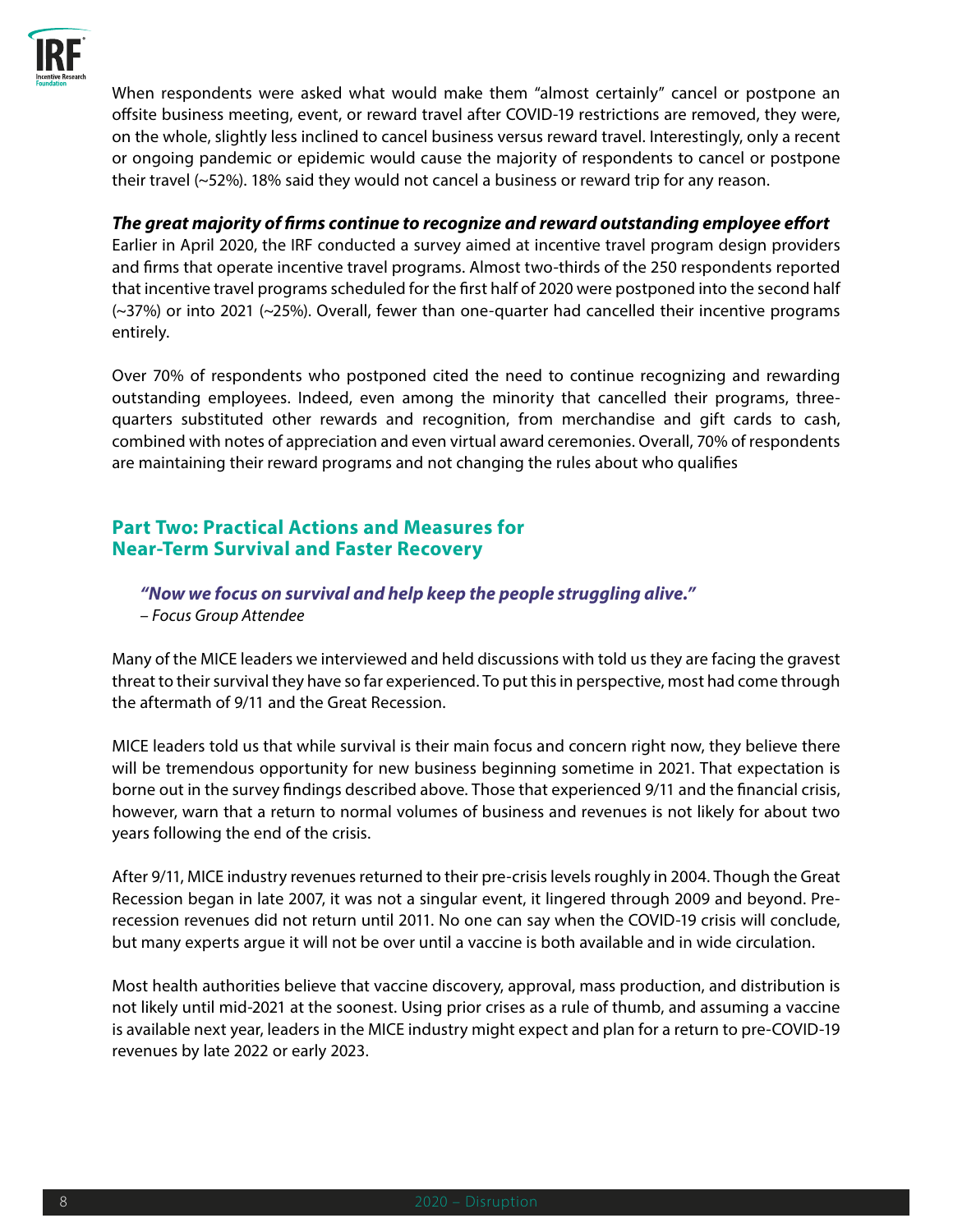

#### *"People are not cancelling so much as pushing their dates out to see what happens, but I think the full recovery from this will take us right through 2022." – Interviewee (incentive travel program design)*

On the whole – according to the 36 incentive travel, hotel, and meetings / events professionals who participated in our interviews and focus groups – the industry is still experiencing more postponements to incentive travel and meetings / events than cancellations. This was corroborated by the IRF survey of 250 industry professionals conducted in April 2020 described in Part One.

Nevertheless, where postponements were originally pushed into the third and fourth quarters of 2020, most are now being pushed into 2021 and even 2022. When the pandemic began in January and February, decisions to postpone programs were centered on protecting employees and complying with restrictions and shutdowns. As of May 2020, leaders appear to be growing equally concerned with company financials. For this reason, a growing number are cancelling programs rather than postponing them; in some cases, even where they incur six-figure penalties. Either way, the situation for incentive reward designers and meetings / events planners is extremely challenging.

For destination management companies (DMCs), it may be dire. Focus group participants told us that DMCs are in true survival mode. Some have furloughed almost all of their staff. One DMC told us that almost all of their incentive travel groups are cancelled with hardly any postponed to 2021. At first, they didn't layoff anyone but are now down 70% and expecting further cuts.

*"We are processing huge cancellations and working with customers through this. We're down 94% – all meetings and events are cancelled or postponed into 2021 We're now also in planning mode, devising strategies around how we come out of it." – Focus group participant (large online travel firm).*

Though a return to normal in the MICE industry appears destined for the longer-term (18-24 months or more), the preponderance of evidence points to near and mid-term opportunities for the industry in satisfying peoples' growing desire for safe travel and limited social contact.

#### *Moving Forward: Expert Advice*

The following actions and advice for getting through the crisis, adapting to a "new normal," and repositioning for greater resilience to disruptions of all types, were distilled from our interviews and focus groups, and from extensive and recent analysis of industry surveys, papers and articles

*"The incentive houses play a very important role for us. I have lost only one program to cancellation in all of this so far. We accommodate new dates happily for exceptional partners. The relationship is key." – Interviewee (hotel/resort exec)*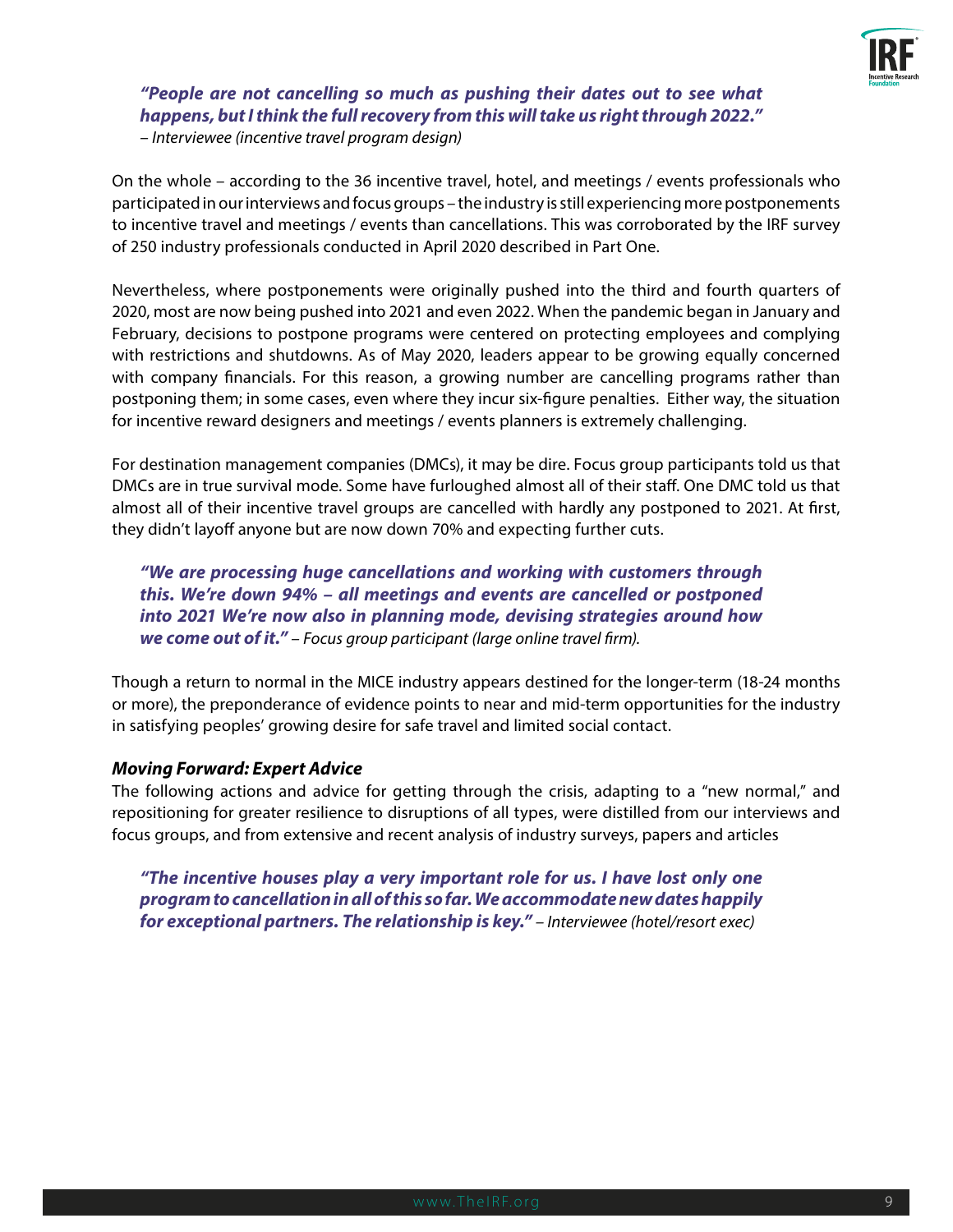

# *Customer Service, Employee Engagement & Relationships*

Social connectivity is key. Cooperation and relationships with hotels and venues are critical to recovery – and to the opportunity to do business in the future. Play the long game with clients by postponing travel based on their comfort level and offering solutions for alternate forms of recognition, including merchandise, gift cards, and points.

- Most are facing challenges with cancellations and insurances. Unless you have a specific infectious disease rider in your contract, you likely do not have a solid claim for refunds. Rather than arguing over force majeure and other legalities, look for cooperative compromises.
- Even though hotels and venues are suffering also, our interviewees and focus groups participants report that they have grown more cooperative during the crisis and less likely to invoke contract legalities. Everyone in the industry is in the same boat; it will take cooperation to accelerate recovery.
- Again, relationships are key. Hotels not willing to work with you now are those that events and incentive travel managers may not bring business to after. But the same sentiment might play out to some degree in reverse. A grudging, coerced concession from a hotel might have repercussions later on.
- Despite your need for cash, put your clients' interests first. Move their events and incentive travel into 2021 and even 2022 when it is in their best financial interest. Survive, but play the long game, remember that every decision you make, whether a hotel, airline, event planner or incentive travel professional reflects on the industry as a whole and the trust afforded it.
- Remind clients that where incentive travel is concerned, earned rewards should not be denied or unreasonably postponed. Interviewees and focus group participants with other reward programs, such as points and merchandise, report that switching clients from travel to points has been easy and painless. In the IRF's April 2020 survey (Part One) three-quarters of organizations who postponed or cancelled incentive travel are recognizing and rewarding employees in other meaningful ways. This might include travel vouchers so that a group travel reward earner can take his or her family on a trip of their choice as restrictions ease. In some cases, especially where an employee's household income might have been reduced due to the crisis, open gift cards might prove the best reward.
- Use this time to engage employees by investing in training and development. This is an especially opportune time for online learning, which is in many cases as effective as traditional learning. It also tends to be far less expensive or even free.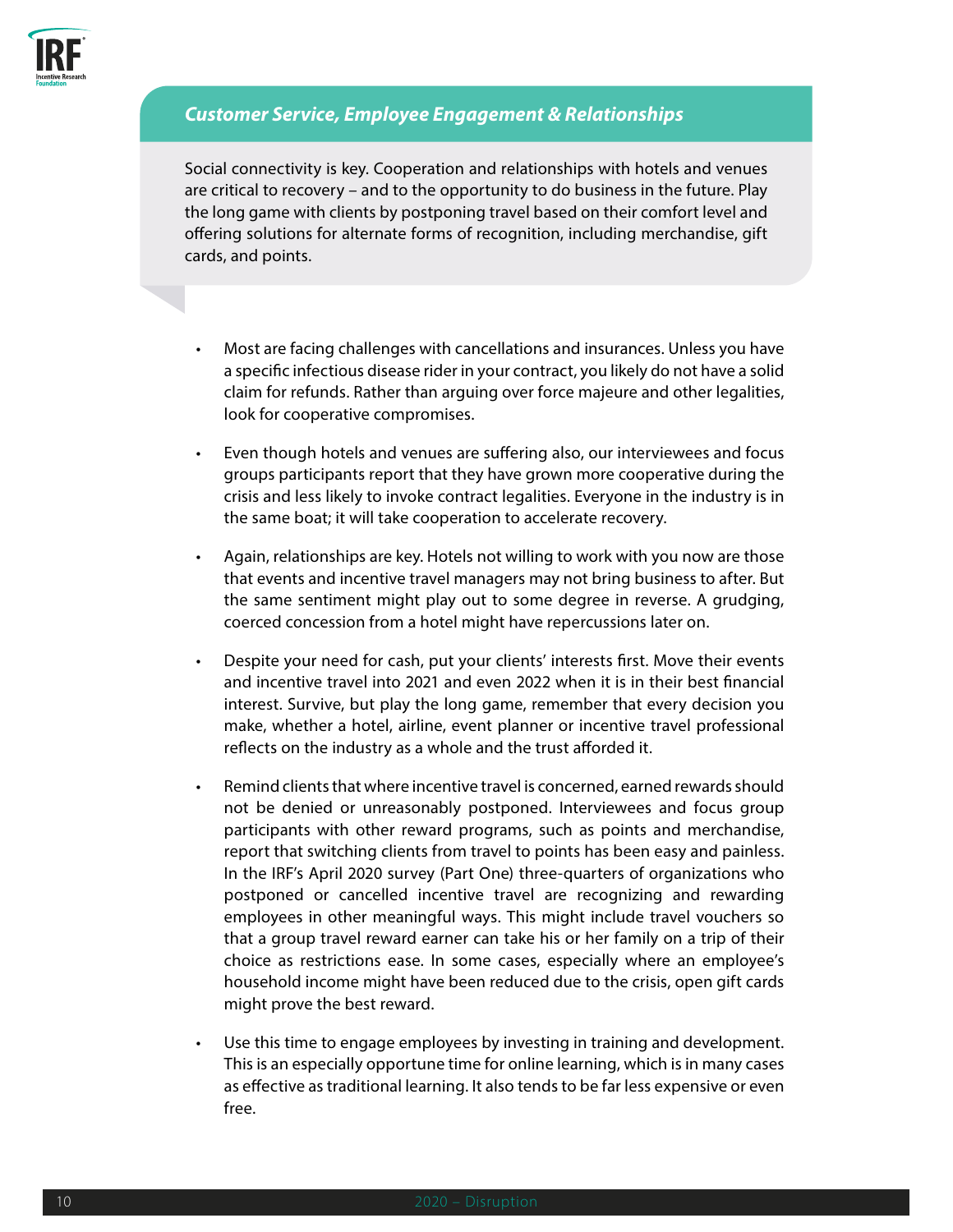

- Ease employees back into travel as the recovery progresses. Give employees a voice and choice. Discuss with them whether and under what circumstances they feel comfortable getting on planes or staffing events.
- As a leader, spend time coaching your team about staying relevant and enhancing relationships. Your employees need social connectivity. Make sure to communicate now more than ever. Schedule purposeful online video and teleconferences (business strategy, recognition events, and ideation, for example, versus cocktail hours or anything new age that might have been novel a month ago but may seem vacuous now).
- Donate your time toward activities that aid and benefit the industry. Encourage others in your firm to do the same. Volunteer for webinars, offer to conduct a virtual session on incentive travel or industry risk management, for example, with the local chamber of commerce. Produce a white paper or write for a blog. Use these opportunities to bolster the industry and reassure people (e.g., new travel and hotel safety measures, etc.) and to build your brand and reputation. Ensure that your information is useful and relevant – don't attempt to inject overt sales or marketing.
- Use this time to better educate your clients. Offer free consultations. Use these sessions to remind them that social connectivity (even virtual) and employee recognition, appreciation, engagement, and motivation is more essential than ever. Subtle marketing may also be appropriate. One expert we interviewed is conducting weekly destination showcases for clients each Friday emphasizing experiential-type properties that are safer for limited incentive travel.
- Subtly remind clients of your enormous value in negotiating postponements and refunds on their behalf despite the many uncompensated hours this requires. COVID-19 aside, one of our interviewees cited narcissism as the industry's worst disruptor. Organizations increasingly go it alone, thinking they can use tools and technology to replace planners or incentive designers. They book and manage their own trips and meetings and design their own incentive travel programs. Now is a good time to remind clients of the complexities and risks involved in a do-it-yourself approach.
- Looking ahead to when we gather and travel again, discuss duty of care with your clients, including attendee responsibilities. People must observe precautions, not travel when ill or symptomatic, practice social distancing, and use all appropriate protection while traveling. Incentive travel firms and event planners should offer expertise and guidance in these matters, especially where the event or venue itself is concerned. The responsibility for safety must be shared with the client and the traveler/attendee.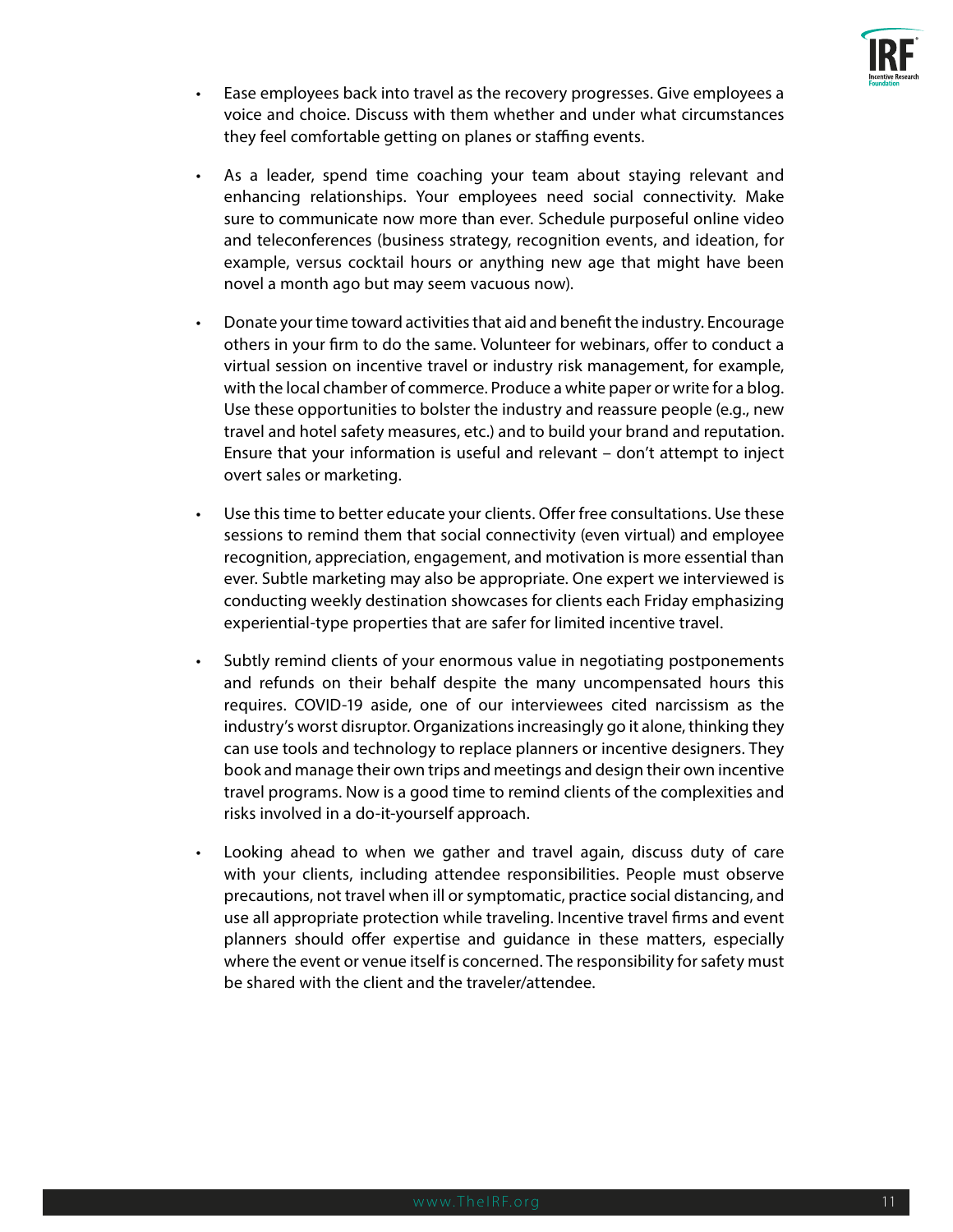

#### *Sales*

Be ready to respond to your program participants' new needs. Start building an inventory of local, safe, outdoor, and experiential destinations that you can discuss with clients. Look at resort buy-outs, ground transportation, charter flights, new room set ups, and virtual options.

- The evidence from recent polls, surveys, interviews, and other measures of traveler sentiment overwhelmingly suggest a growing pent-up desire to travel, one that many Americans are already acting on. However, given the lingering effects of the pandemic, and the chance that it could return, many will look to safe, local travel. This effect may be compounded where company budgets have been reduced. Start building an inventory of local, safe, outdoor, and experiential destinations that you can discuss with clients. Overwhelmingly, our experts believe that these types of getaways will appeal to people as they get used to traveling again.
- Given people's general unease with air travel and foreign destinations, unique local properties that offer incredible outdoor experiences will almost certainly appeal to incentive reward earners and business meeting attendees. Consider the hundreds of incredible, but often overlooked venues in your state, province, or region – small experience-based fishing or hiking lodges or ranch, ski, and wilderness adventure destinations. Also consider local, often remarkable and historic grand hotels or exclusive cottages or sections of resorts. These close to home experiences also support your local economy.
- Suggest group travel that is highly controlled and lower risk. Hotel/resort buy-outs, for example, and with hotels and resorts that have published their enhanced COVID-19 cleaning measures and other precautions.
- One of our focus group experts signed three new programs in April 2020, all of them to exceptional venues that attendees can drive to. These programs are scheduled as early as August 2020. All feature mostly outdoor, experiential programs and the resorts are small enough that clients can buy them out. This incentive travel provider reports that her team has pitched this option three times and sold it each time.
- Where a destination requires air travel, consider proposing a charter flight. One of our interviewees who operates a luxury fishing lodge with a short June-August season, experienced 30% guest postponements into 2021 but very few outright cancellations. The great majority who were booked in June postponed to mid-July through August believing the small (45-cabin) venue safe for their vacations, incentive trips and/or meetings. Nearly all will fly to reach the lodge, but groups have already made plans for chartered planes, while others have discussed safety options with commercial airlines.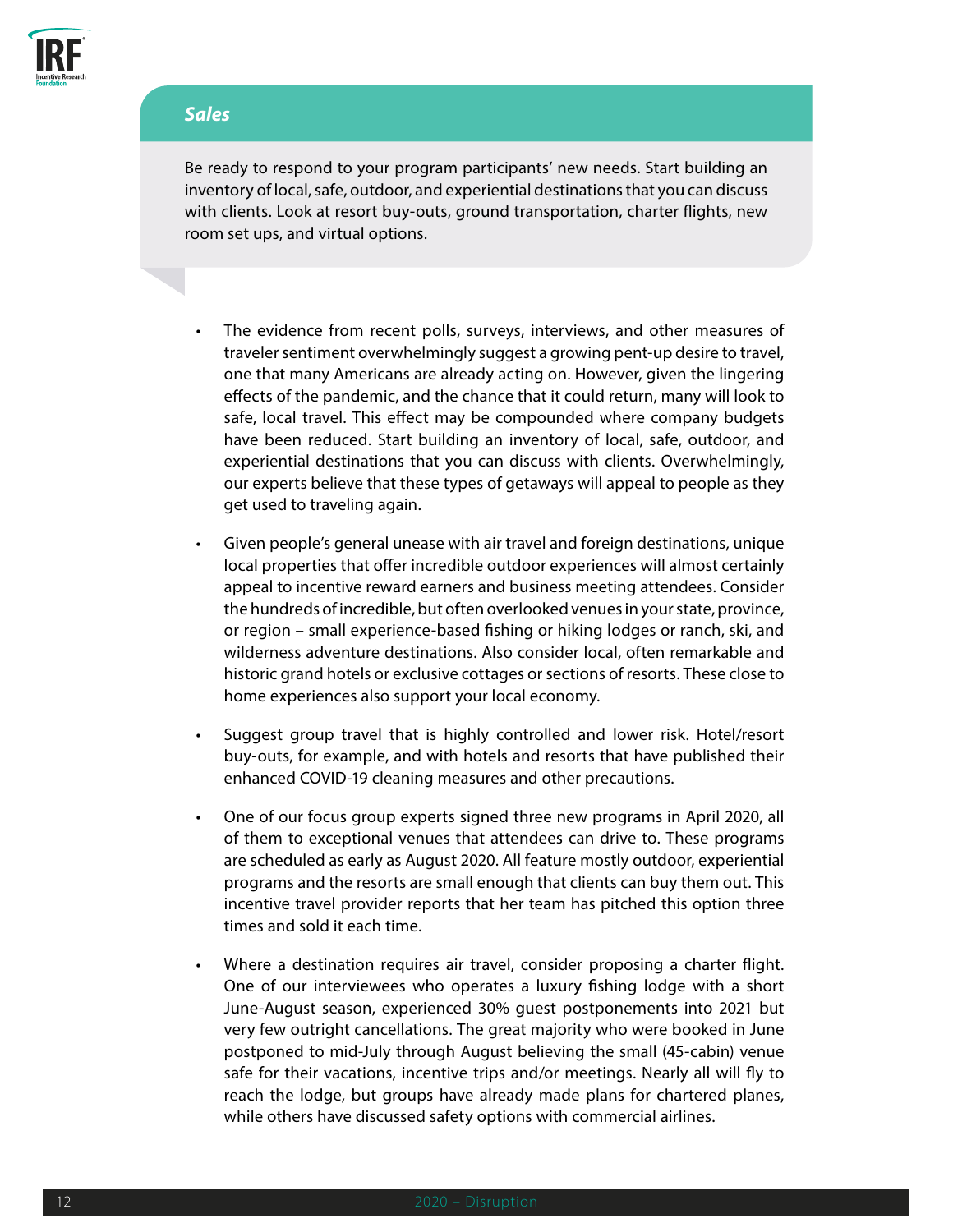

- Where attendees need to meet at venues, arrange rooms with twice the space and half the people, outdoors where possible. Link these smaller groups virtually.
- Diversify. As a short-term alternative, move travel clients to your points program/platform or consider developing these offerings through a whitelabel relationship with a technology provider. Experts report that this part of their business has not suffered significantly (at least through early May), even though they expect it might later, depending on how much the economy softens. Regardless, there may be ongoing greater-than-ever opportunities in reward/recognition platforms, peer-to-peer recognition tools, and personalized merchandise rewards delivered to the door.
- For events, consider road shows with fewer delegates instead of a big event in a central location. This can include arranging local entertainment.
- One expert reminded us that "'group' is a four-letter word right now" and the notion of taking 500 people to a resort in Cancun might be a long way off. She suggested the Galapagos with a small group or a river cruise with limited cabins.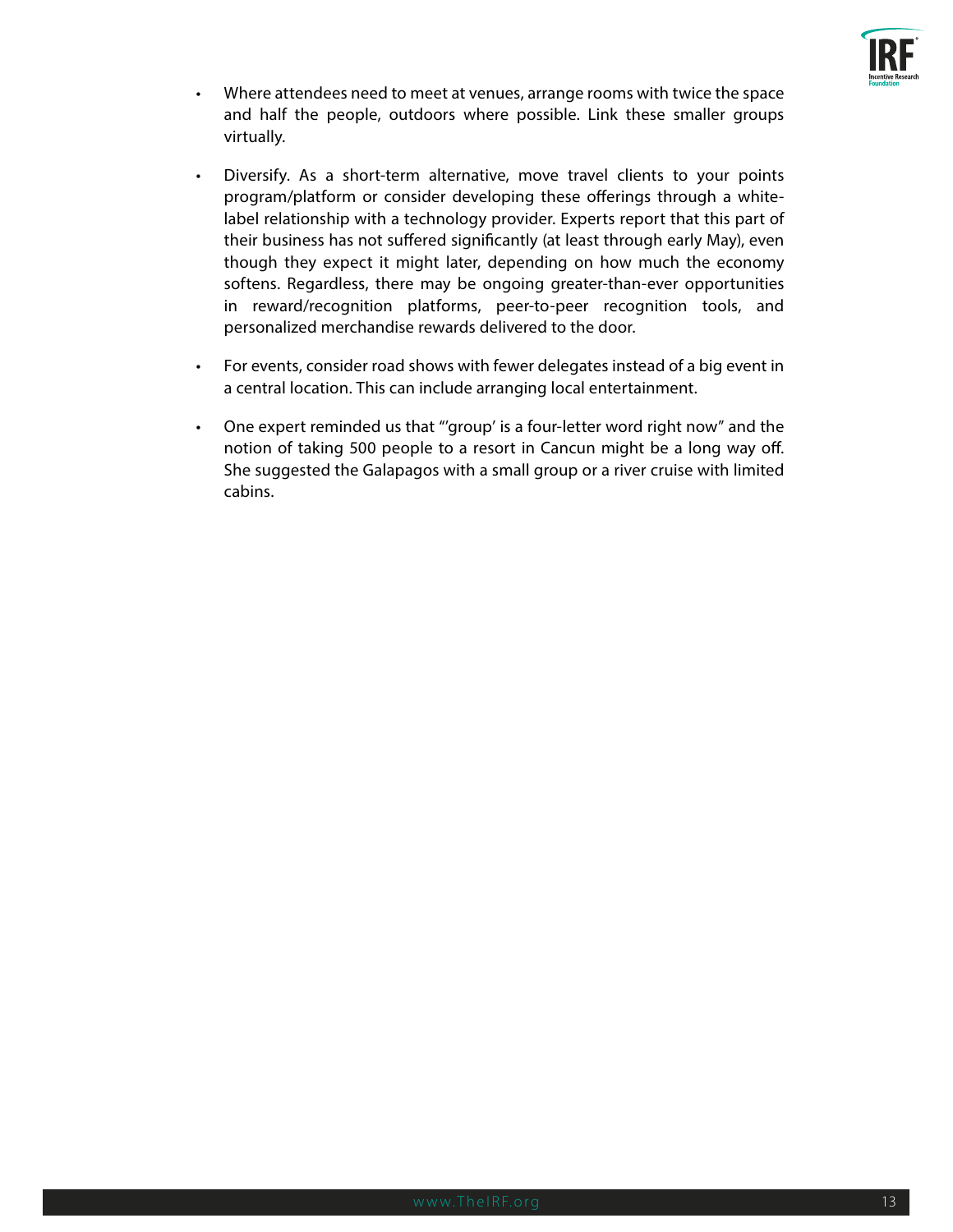

# *Strategy*

Safety concerns prevail. Emphasize cleaning, social distancing, health assessments and scans, and the presence of physicians at meetings and events. Work with partners, including DMCs, that have relationships with restaurants, entertainment venues, suppliers, local government, police, healthcare, and emergency response at the destination. Identify virtual and hybrid event technology providers.

- Use this time to discuss strategy and repositioning with your team. Encourage everyone to read widely both inside the industry and outside (to gain insights from what other industries are doing). Think big picture and employ systems thinking about your business in the context of the COVID-19 crisis and inevitable future disruptions. Give people the space and freedom to innovate. Conduct ideation sessions, discuss the implications of emerging trends, devise scenarios, and create plans for each.
- More than ever, put safety first. The more the industry can do to reassure travelers and influence the media, the faster the recovery. Most people, and certainly industry clientele, have accepted extraordinary precautions. Evidence suggests that safety concerns will prevail over urges to travel (hence local, outdoor-oriented destinations). For your part, work with your partners; advocate obvious safety measures like wearing masks. Emphasize the extra measures the industry is taking to keep people safe – from cleaning to social distancing, health assessments and scans, the presence of physicians at meetings and events, and the plans you have in place to deal with disruptions of all sorts.
- If you plan events or design group incentive travel and you don't already work with DMCs, rethink that strategy. Our experts were in near unanimous agreement emphasizing the critical role a capable DMC plays as a destination partner. Look for DMCs that know the destination deeply and have relationships with restaurants, entertainment venues, various suppliers, local government, police, healthcare, and emergency response.
- It is safely predictable that events, conferences, business meetings, and group incentive travel will not return to previous norms for at least 18 to 24 months. Air and cruise travel will experience the same slow recovery. Not only will travelers be wary and have less money, but airfares, cruise cabins, hotel rates, and event venues may have to charge more to pay for the very expensive measures necessary to make large group travel safe again. Factor these very likely scenarios into your planning.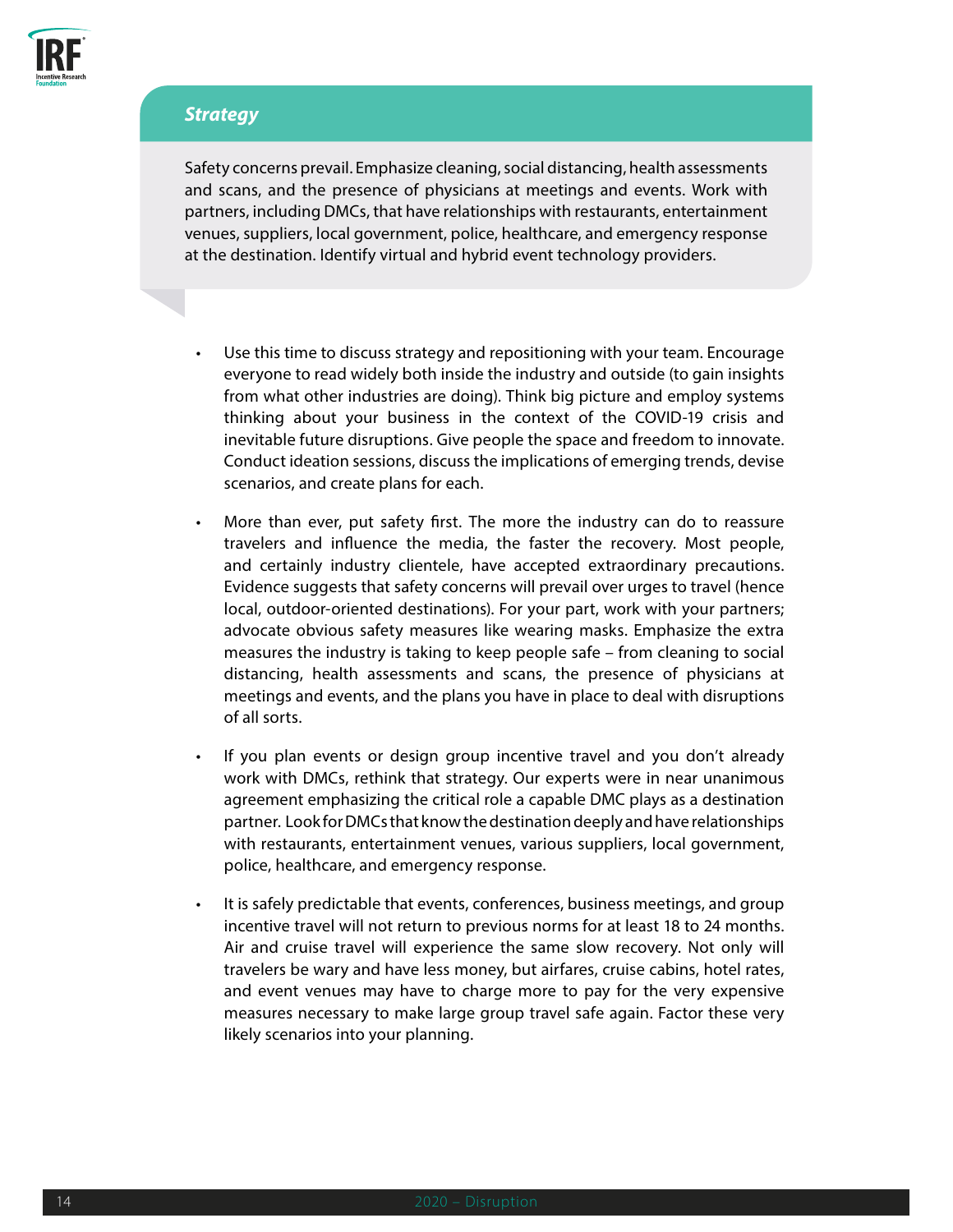

- Anticipate and begin planning for a temporary reduction in travel for larger offsite meetings, events, and group rewards at least into 2022. For example, begin anticipating what you will do with a large event you have scheduled in 2021, with perhaps half the expected live attendees. How will the hotel/venue respond and how will social distancing measures impact execution?
- Remember also that social connectivity is a fundamental human need. Every major theory of human motivation, backed by neuroscience, agrees. In-person meetings and large events will return but their execution may be very different. How will you prepare?
- Think about an increased demand for virtual and hybrid events and how you will offer these options. Virtual meetings and event technology can be costly, but it can help reduce overall costs significantly. This too will influence decisions, especially as organizations are in financial recovery.
- Also acknowledge that your clients have learned that they can do effective meetings and events online. Some told us that in several ways, there is even greater value in virtual. For example, attendees experience enhanced engagement with the speakers/presenters. Moreover, new technologies and faster wireless connectivity are making virtual events more immersive than ever – even more interactive in some ways than live events.
- For incentive travel with meetings, brainstorm how you might cater to large groups but separate them into smaller groups onsite. How will you conduct meetings; for example, with small groups in separate rooms connected virtually?
- As above, ask your team to think about unique experiential rewards and how to accommodate the preferences of smaller incentive travel groups, for example, twenty couples on a luxury yacht. Think through how you'll market these options effectively. Have these options and materials ready to go as soon as you can.
- Consider that authenticity and trust in sales will matter more than ever, including the ability to credibly and honestly assess clients of the risks associated with various options. Use this temporary lull in business to provide sales training or coaching that recognizes this. Emphasize educational sales and learning from clients. Reward knowledge-sharing and collaboration internally and with stakeholders.
- Read industry reports and attend webinars. Also, consider joining a panindustry group or its subcommittees – like the Events Industry Council – which is currently studying best-in-class standards in practice going forward for the industry. Doing so will put you at the vanguard of best and emerging practices in the industry and may provide insights and/or connections that lead to new collaborations and new business.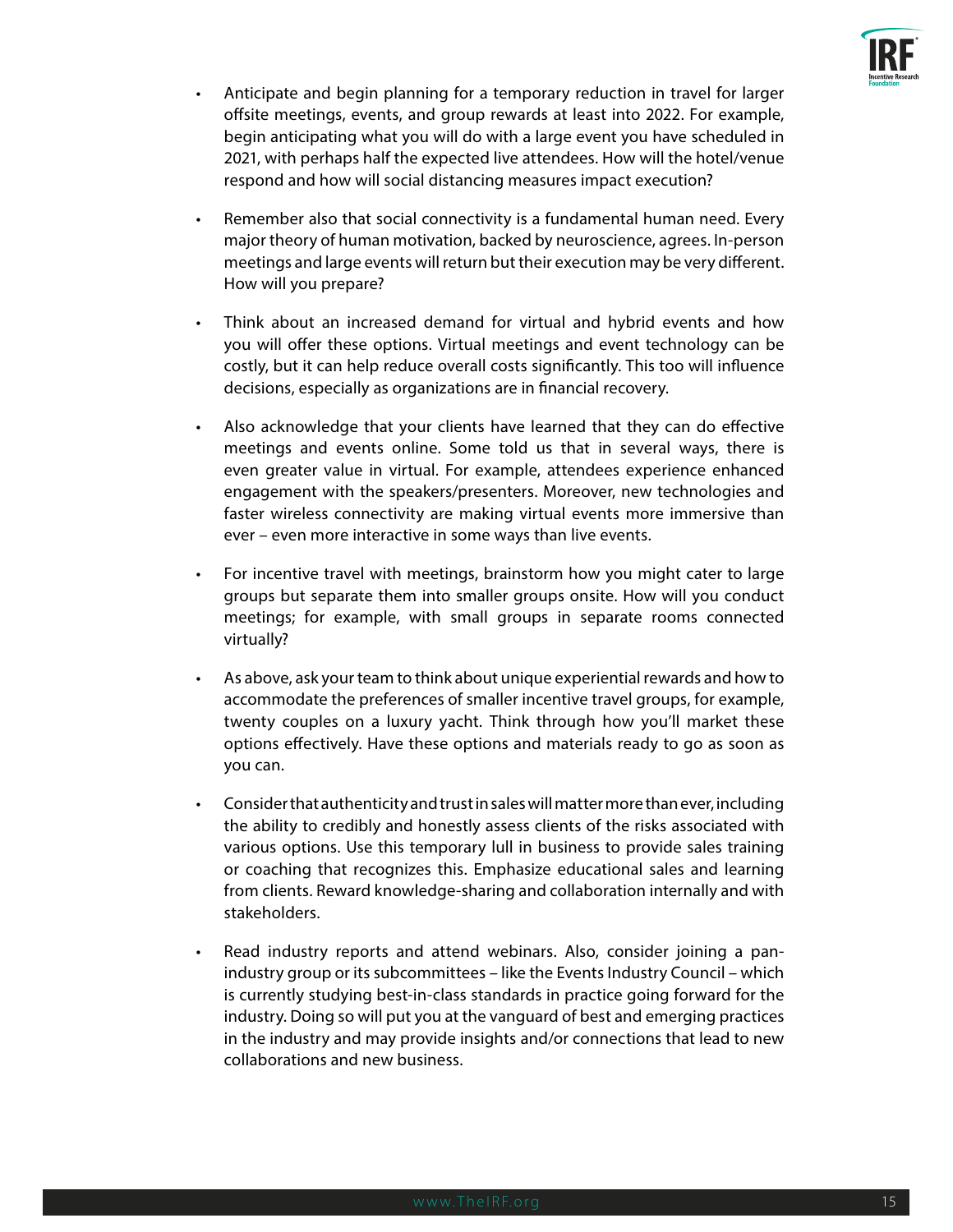

# *Legalities and Disruption Planning*

You bear a legal responsibility – a Duty of Care – to act reasonably in ensuring the safety of participants and staff in their programs. Thoroughly investigate risk in your targeted destinations. Work with your partners or DMCs to consult with police and government and to gain local knowledge to be prepared should a crisis arise. Document contingency plans and emergency plans for your event as well as the hotel or venue. Communicate safety efforts and expectations of the attendees' responsibilities regarding Duty of Care well in advance of the event.

- MICE professionals bear a legal responsibility a Duty of Care to act reasonably in ensuring the safety of participants and staff in their programs. According to one of our interviewees, a lawyer who specializes in meetings and event risk management, this simply means: "You are responsible for taking reasonable steps to keep participants in your meetings and programs safe in the event of disruption."
- Hotels, airlines and others in the travel chain have operated with safety and risk management rules and principles for years under the rubric of various government regulations and industry Travel Risk Management (TRM) standards. Following deadly events at Mandalay Bay and elsewhere, the importance of similar standards, rules and guidance has emerged more recently for event planners. Your Duty of Care incorporates three main categories:

1. To fully investigate destinations – hotels, event venues, surrounding areas, etc. – for risk of crime, health, weather and other serious disruption or risk to participant/staff health. And to investigate suppliers to the event, meeting or incentive travel program, and assess their capabilities to do the work assigned to them.

2. To fully disclose the findings of this research with your client. And, where appropriate, to suggest safer alternative destinations, hotels, venues, suppliers, etc.

3. To anticipate foreseeable disruptions, including protests, bad weather, even geological events, and to mitigate these risks. This includes awareness of recent and forecasted disturbances at destinations, and extensive planning, including contingency plans for a variety of potential disruptions, and a staff that has rehearsed their responses. Depending on the circumstances, it might also include arranging for the presence of physicians or EMTs, and/or security or police at events.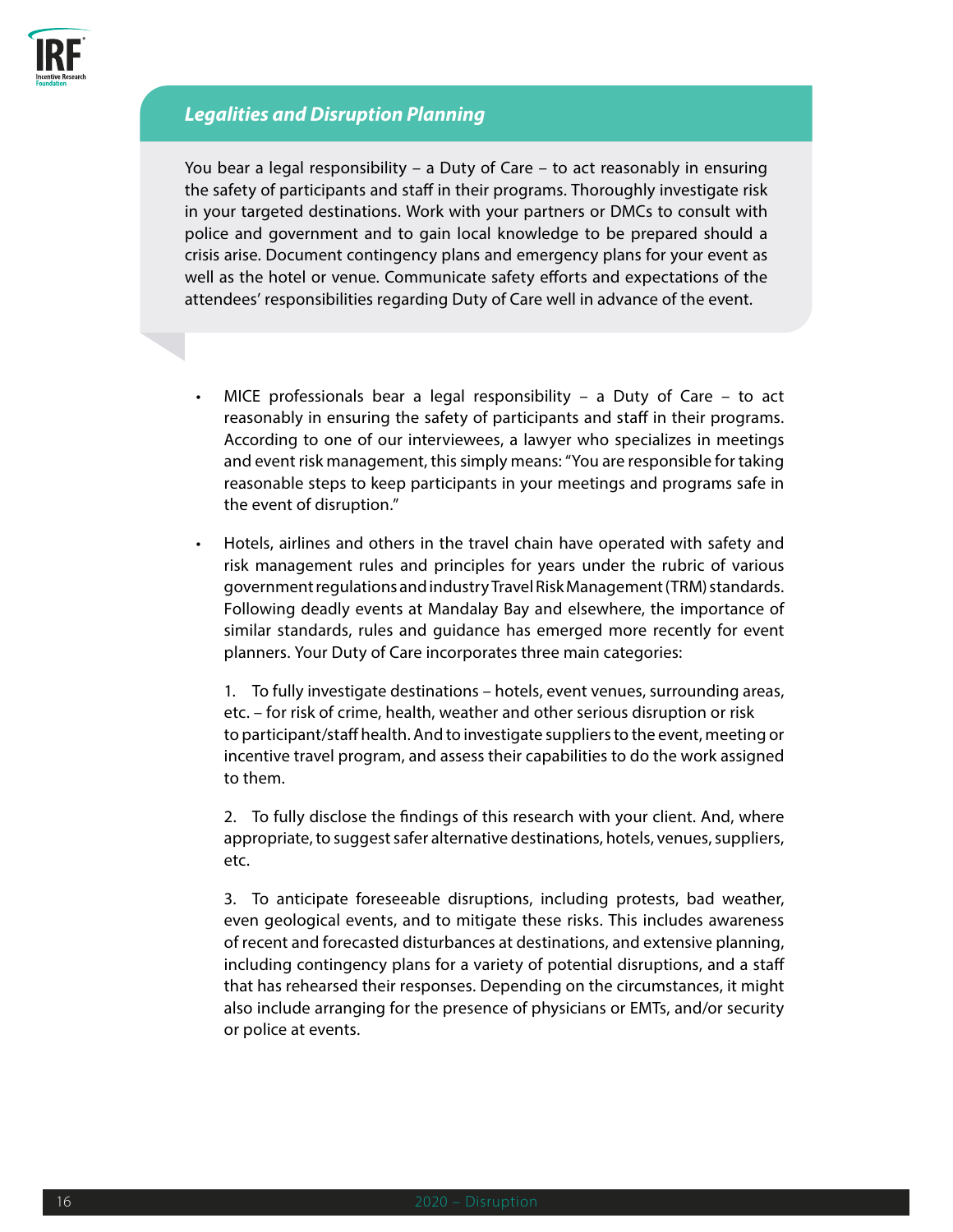

- Legal liabilities in the MICE industry remain unclear, little jurisprudence is available, and legal opinions differ. Event and incentive travel professionals should seek collaboration among all parties to ensure a balance of personal responsibility and reasonable practices. Industry associations should seek clear legal and regulatory guidance while promoting reasonable safety and risk management processes and best practices.
- There is no way to foresee every potential disruption, but you can mitigate risk to the best of your abilities based on what you have experienced before. Consult with police and government at destinations prior to arrival; select proven, qualified DMCs and other partners whose expertise and local knowledge is likely to prove crucial in a crisis.
- The practice of thoroughly investigating risk at destinations and sharing your findings with clients and partners builds trust. It can also counter situations where the media has exaggerated the risks.
- Before travel and events, meet with your partners, discuss the risks, and talk about what you will do – together – to mitigate it. Create a library of documents and share them with your partners and clients. These should include contingency plans for each foreseeable disruption. These plans should detail what each member of the team – planner and partners – will do, who they will call, etc., depending on the disruption. To avoid panic and bad choices, everyone must know what they are expected to do.
- Ask to see the hotel/venue disaster/emergency plans. If you're refused, book elsewhere. The Conference Services Manager (CSM) assigned by your hotel must be fully briefed and capable. Expect them to have read your plans and documents, otherwise, insist on someone else – it is not your job to train them. Similarly, your DMC and other partners should have read and understood your plans before you arrive on site.
- The importance of having an attorney review your contracts should need no explanation after the chaos caused by COVID-19. Every new contract, for example, will require more precise and expanded language around force majeure and refund policies.
- Alongside legalities, build good relationships with partners and suppliers, including hotels and venues. Even with added vigilance, every potential disaster will not fall perfectly under force majeure. A focus group participant told us they work a great deal with one international hotel chain. Beyond consistency in quality, this chain accommodates complex dietary requirements, it maintains a transparent, updated emergency response plan for all of its locations, and employs in-house physicians. Likewise, look for airline partners with extensive agreements with other airlines so that should a crisis occur, you can evacuate your participants quickly.
- An industry safety and risk attorney we interviewed suggested considering taking out insurance against your liabilities and risk; including your financial risk should a program be cancelled due to disruption. This insurance is expensive, but with thorough plans in place, you may enjoy lower premiums.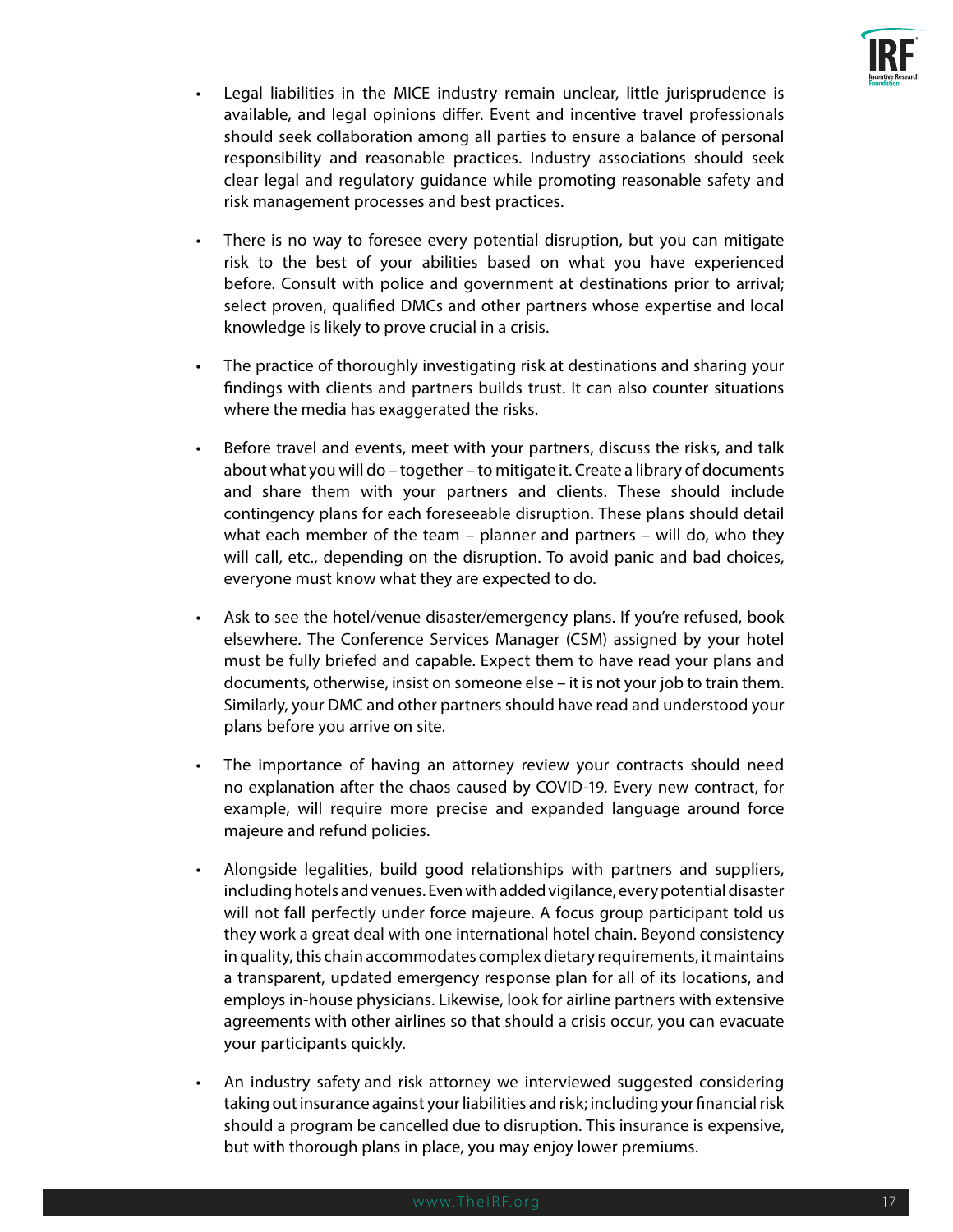

#### **Conclusions**

#### *"Travel will come back – it's our culture, restaurants, Broadway – it will come back big." – Focus Group participant (industry Media)*

Our survey data, interviews, and focus groups reported a pent-up demand for travel – even international travel – that is emerging now and should escalate as travel restrictions are removed. A majority of our experts and much of the media mostly concur but take a more cautionary position concerning longer distance air travel. Many believe international travel, especially in large groups, will not return to previous norms until a vaccine for COVID-19 is found and made widely available. Other developments that would encourage a return to travel include the introduction of a reliable treatment alongside ubiquitous testing capability and/or a herd immunity evolves rendering COVID-19 more like the seasonal flu.

Dozens of laboratories are making progress toward a vaccine. Governments have accelerated approvals for human testing and some early-stage human trials have gone well enough that suppliers are already developing the capacity for mass production and distribution. Many expect the COVID-19 vaccine will come faster than any previous vaccine in history (see Recommended Reading below, p.19).

Even if the most optimistic forecasts are correct – and a vaccine arrives before the end of the year – it must still prove safe and effective in larger patient groups, then billions of doses must be mass produced and distributed. No nation is safe for most forms of international travel until all are safe. Though most or many Americans might have access to a vaccine in 2021, experts warn that under no realistic scenario is one likely to be distributed globally before 2022. Complicating any potential impact of a vaccine is widespread (albeit unscientific) mistrust of vaccines, particularly in the US, where in a May 2020 survey of 2,200 adults, only two-thirds said they would take an effective COVID-19 vaccine if it were available (see Recommended Reading below, p.19).

Given economic imperatives, political pressure, the need to address other deadly health issues, and peoples' mounting frustration at being confined, progress toward herd immunity might proceed faster than vaccine testing, production, and distribution, especially should treatments prove effective and widely available and/or quick, universally accessible testing arise.

Do not count on these scenarios to bring back pre-COVID-19 norms quickly, however. Herd immunity will most likely evolve slowly, in fits and starts. And it will almost certainly inflict more psychological damage as death tolls mount, again, unless an effective, widespread treatment is also discovered. Moreover, if a second wave of COVID-19 – one that many experts predict will arrive in the fall with the flu season – materializes, it will engender more caution. Whatever the scenario, large group events and group incentive reward programs involving air travel will not likely return to pre-COVID-19 volumes for at least 18-24 months.

One of our expert panelists reminded us that those who fail to plan, plan to fail. Even extreme optimists and those sympathetic with arguments that governments have overreacted are well-advised to heed the best evidence and plan accordingly. Those in the industry inclined to take personal risks should not take the same risks with employees, or clients and their employees.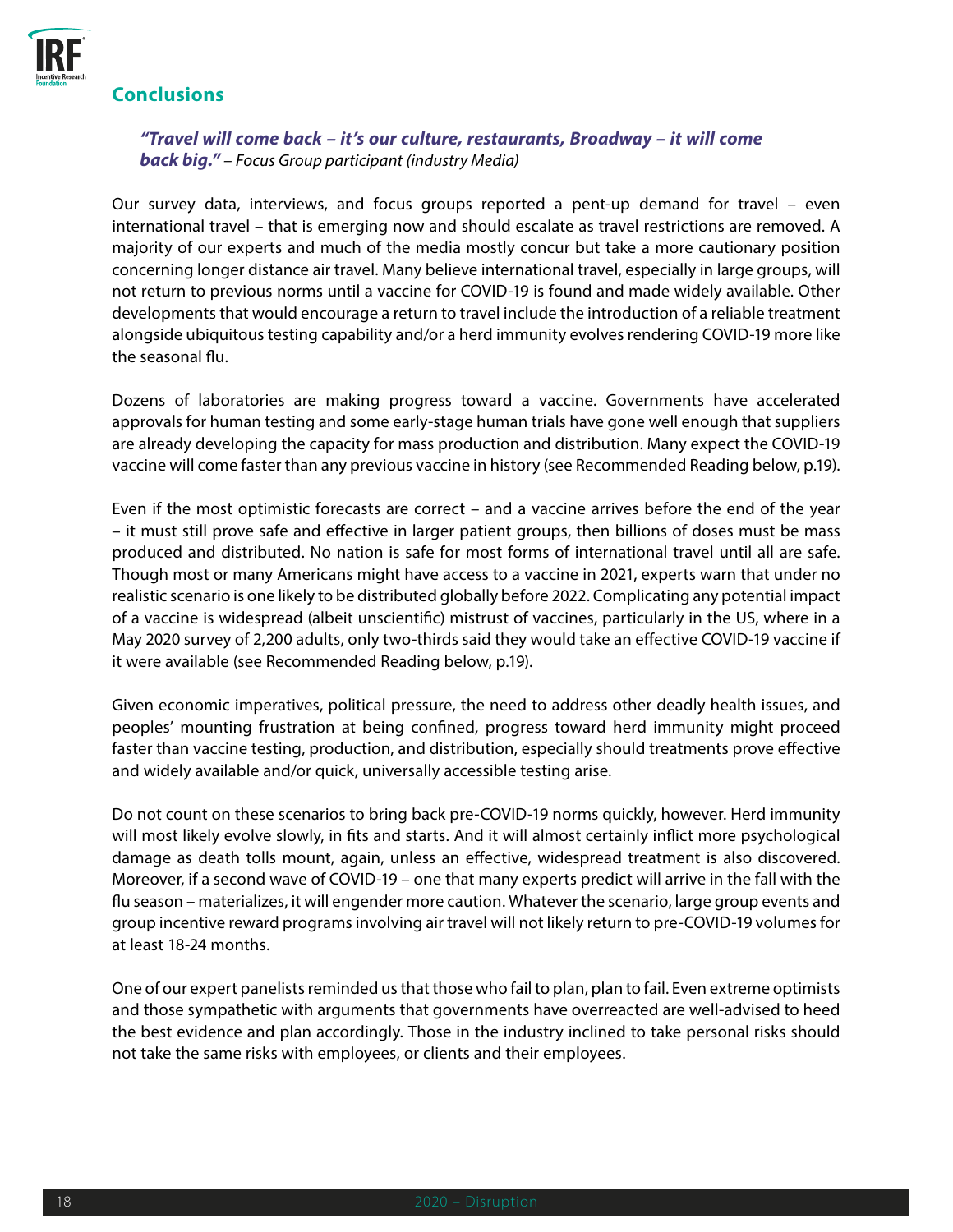

#### **Gratitude & Acknowledgments**

The Incentive Research Foundation thanks and acknowledges the following individuals for their contributions to this paper, whether as interviewees, focus groups participants, or as reviewers and advisors:

*Jim Adams – Performance Strategies Susan Adams – Next Level Performance Stacey Anthony – NFP Martha Austin – Playa Hotels & Resorts Chuck Baird – Waterfall Resort Bruce Bolger – Enterprise Engagement Alliance Heidi Chatfield – All Star Incentive Marketing Catherine Chaulet – Global DMC Partners Stephen Cook – Lorandus Sandra Daniels – Firelight Group Craig Dooley – SDI Meetings & Incentives Derrick Eells – TenDot Travel Robin Eschler – Waterfall Resort Rick Garlick – Magid David Gould – CR Worldwide Stephanie Harris – Incentive Research Foundation Steven Jacobs – Really Great Meetings Cristopher Johnson – Land O' Lakes Jerry Klein – Animate Growth Partners Celuch Krzysztof – Nicholas Copernicus University Joost de Meyer – First Incentive Travel Mike May – Brightspot Stephanie McVeigh – Strategicis Mike McWilliams – MotivAction Lisa Meller – Performance Events Jim Micklos – This is Fusion Barry Miller – Barry Miller & Associates Patty Pae – Egencia Dave Peckinpaugh – Maritz Dave Peer – The Carlton Group Brenda Rivers – SAFE, LLC Mike Ryan – CR Worldwide Michele Sarkisian – P3 Advisors Dawn Schillinger – Maritz Scott Siewert – Fab at Incentives Rodger Stotz – Incentive research Foundation (Emeritus)*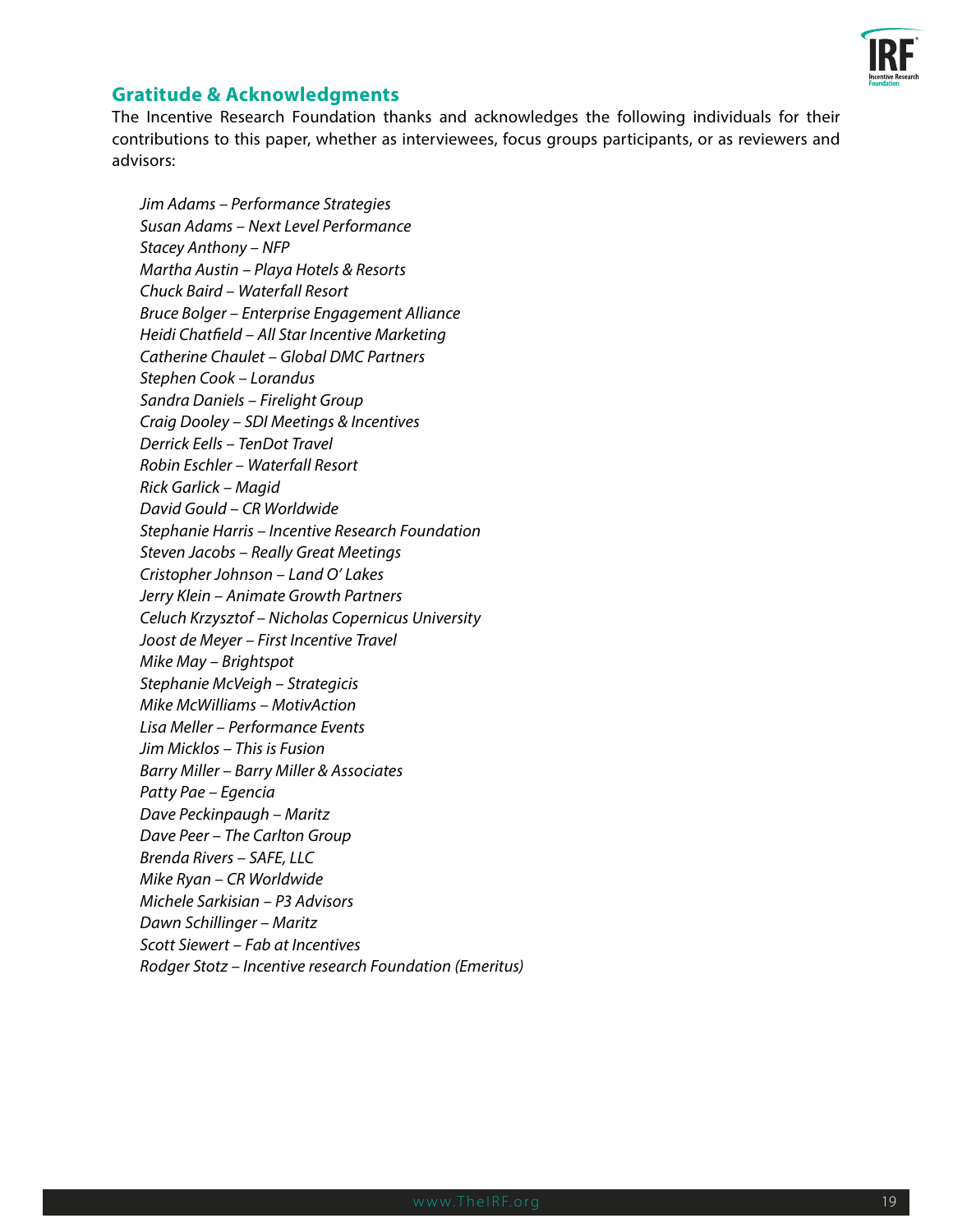

#### **References and Recommended Reading**

Events Industry Council (Ongoing) Covid-19 resources. See: <https://eventscouncil.org/coronavirus>

The Journal Science. (Ongoing). Coronavirus: Research, Commentary, and News. See: [https://www.sciencemag.org/collections/coronavirus?intcmp=ghd\\_cov](https://www.sciencemag.org/collections/coronavirus?intcmp=ghd_cov)

The Journal Nature (Ongoing). See: <https://www.nature.com/>

Hospitalitynet (4.28.2020) WTTC now estimates over 100 million job losses in the Travel & Tourism sector and alerts G20 countries to the scale of the crisis. See: <https://www.hospitalitynet.org/news/4098362.html>

Lev Facher (1.31.2020) U.S. declares public health emergency over coronavirus, bans travel from China by foreign nationals. STAT.

See: [https://www.statnews.com/2020/01/31/u-s-declares-public-health-emergency](https://www.statnews.com/2020/01/31/u-s-declares-public-health-emergency-over-coronavirus-bans-travel-from-china-by-foreign-nationals/)[over-coronavirus-bans-travel-from-china-by-foreign-nationals/](https://www.statnews.com/2020/01/31/u-s-declares-public-health-emergency-over-coronavirus-bans-travel-from-china-by-foreign-nationals/)

John Burnett (3.19.2020) Trump Closes U.S. Borders. Immigration Grinds To A Halt. NPR.

See: [https://www.npr.org/2020/03/19/818192563/trump-closes-u-s-borders](https://www.npr.org/2020/03/19/818192563/trump-closes-u-s-borders-immigration-grinds-to-a-halt)[immigration-grinds-to-a-halt](https://www.npr.org/2020/03/19/818192563/trump-closes-u-s-borders-immigration-grinds-to-a-halt)

Alan Rappeport & Niraj Choksi (4.14.2020) Crippled Airline Industry to Get \$25 Billion Bailout, Part of It as Loans. New York Times.

See: [https://www.nytimes.com/2020/04/14/business/coronavirus-airlines-bailout](https://www.nytimes.com/2020/04/14/business/coronavirus-airlines-bailout-treasury-department.html)[treasury-department.html](https://www.nytimes.com/2020/04/14/business/coronavirus-airlines-bailout-treasury-department.html)

STR (4.30.2020) U.S. hotel results for week ending 25 April. See: <https://str.com/press-release/str-us-hotel-results-week-ending-25-april>

Ty Russel (5.5.2020) Coronavirus Impact: Norwegian Cruise Line May Go Out Of Business. CBS Miami.

See: [https://miami.cbslocal.com/2020/05/05/coronavirus-impact-norwegian-cruise](https://miami.cbslocal.com/2020/05/05/coronavirus-impact-norwegian-cruise-line-may-go-out-of-business/)[line-may-go-out-of-business/](https://miami.cbslocal.com/2020/05/05/coronavirus-impact-norwegian-cruise-line-may-go-out-of-business/)

World Travel & Tourism Council (4.24.2020) WTTC now estimates over 100 million jobs losses in the Travel & Tourism sector and alerts G20 countries to the scale of the crisis. See: [https://wttc.org/News-Article/WTTC-now-estimates-over-100-million-jobs-losses](https://wttc.org/News-Article/WTTC-now-estimates-over-100-million-jobs-losses-in-the-Travel-&-Tourism-sector-and-alerts-G20-countries-to-the-scale-of-the-crisis)[in-the-Travel-&-Tourism-sector-and-alerts-G20-countries-to-the-scale-of-the-crisis](https://wttc.org/News-Article/WTTC-now-estimates-over-100-million-jobs-losses-in-the-Travel-&-Tourism-sector-and-alerts-G20-countries-to-the-scale-of-the-crisis)

Johanna Jainchill (3.17.2020) U.S. Travel to White House: Covid-19 will be six times more damaging than 9/11. Travel Weekly.

See: [https://www.travelweekly.com/Travel-News/Travel-Agent-Issues/Coronavirus](https://www.travelweekly.com/Travel-News/Travel-Agent-Issues/Coronavirus-expected-to-be-six-times-more-damaging-than-9-11.)[expected-to-be-six-times-more-damaging-than-9-11.](https://www.travelweekly.com/Travel-News/Travel-Agent-Issues/Coronavirus-expected-to-be-six-times-more-damaging-than-9-11.)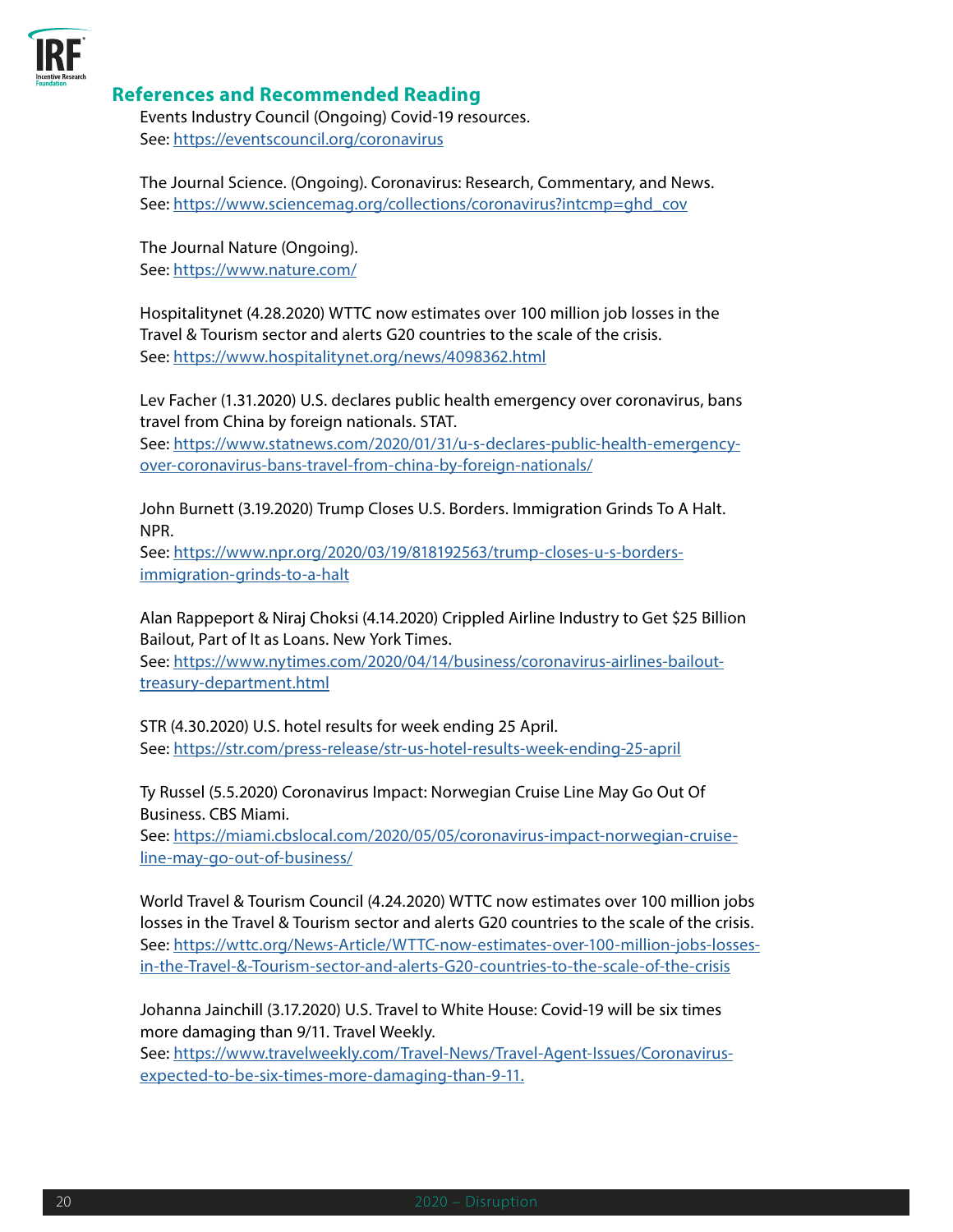

Also, Kenneth Rogoff (4.9.2020) The COVID-19 recession could be far worse than 2008 here's why. World Economic Forum.

See: <https://www.weforum.org/agenda/2020/04/mapping-covid19-recession>

Tribune News Service (5.11.2020). 'Scared': Photo of crowded United Airlines flight is a big coronavirus nope.

See: [https://www.scmp.com/news/world/united-states-canada/article/3083784/](https://www.scmp.com/news/world/united-states-canada/article/3083784/scared-photo-crowded-united-airlines-flight-big) [scared-photo-crowded-united-airlines-flight-big](https://www.scmp.com/news/world/united-states-canada/article/3083784/scared-photo-crowded-united-airlines-flight-big)

Incentive Research Foundation (April,2020) Covid-19's Impact on the Incentive Travel Industry.

See: [https://theirf.org/research/irf-pulse-survey-covid-19s-impact-on-the-incentive](https://theirf.org/research/irf-pulse-survey-covid-19s-impact-on-the-incentive-travel-industry/2766/)[travel-industry/2766/](https://theirf.org/research/irf-pulse-survey-covid-19s-impact-on-the-incentive-travel-industry/2766/)

New York Times (5.10.2020) The Fed releases details about a coming lending program. See: [https://www.nytimes.com/2020/05/12/business/stock-market-today-coronavirus.](https://www.nytimes.com/2020/05/12/business/stock-market-today-coronavirus.html?type=styln-live-updates&label=the%20economy&index=1&action=click&module=Spotlight&pgtype=Homepage#link-7a338124) [html?type=styln-live-updates&label=the%20economy&index=1&action=click&modul](https://www.nytimes.com/2020/05/12/business/stock-market-today-coronavirus.html?type=styln-live-updates&label=the%20economy&index=1&action=click&module=Spotlight&pgtype=Homepage#link-7a338124) [e=Spotlight&pgtype=Homepage#link-7a338124](https://www.nytimes.com/2020/05/12/business/stock-market-today-coronavirus.html?type=styln-live-updates&label=the%20economy&index=1&action=click&module=Spotlight&pgtype=Homepage#link-7a338124)

Natalie B. Compton (5.14.2020) More people are flying again. Here's what to expect at airports and on planes. Seattle Times.

See: [https://www.seattletimes.com/nation-world/more-people-are-flying-again](https://www.seattletimes.com/nation-world/more-people-are-flying-again-heres-what-to-expect-at-airports-and-on-planes/)[heres-what-to-expect-at-airports-and-on-planes/](https://www.seattletimes.com/nation-world/more-people-are-flying-again-heres-what-to-expect-at-airports-and-on-planes/)

Patrick Sisson (4.7.2020) Quarantine pads, rural getaways, and 'cityscapers.' Curbed. See: [https://www.curbed.com/2020/4/7/21204484/coronavirus-quarantine-escape](https://www.curbed.com/2020/4/7/21204484/coronavirus-quarantine-escape-pad-rural-cabin-escape-airbnb)[pad-rural-cabin-escape-airbnb](https://www.curbed.com/2020/4/7/21204484/coronavirus-quarantine-escape-pad-rural-cabin-escape-airbnb)

Susan Crawford (2018) Fiber. Yale University Press (pp198-201). See: [https://www.amazon.com/Fiber-Coming-Revolutionand-America-Might/](https://www.amazon.com/Fiber-Coming-Revolutionand-America-Might/dp/0300228503/ref=tmm_hrd_swatch_0?_encoding=UTF8&qid=1589314264&sr=8-1) [dp/0300228503/ref=tmm\\_hrd\\_swatch\\_0?\\_encoding=UTF8&qid=1589314264&sr=8-1](https://www.amazon.com/Fiber-Coming-Revolutionand-America-Might/dp/0300228503/ref=tmm_hrd_swatch_0?_encoding=UTF8&qid=1589314264&sr=8-1)

Law.com (n.d.) Duty of Care. See: <http://dictionary.law.com/Default.aspx?selected=599>

Brenda Rivers (4.5.2018) Duty of Care Simplified: A Meeting Planner's Guide. MeetingsToday.

See: [https://www.meetingstoday.com/magazines/article-details/articleid/32184/title/](https://www.meetingstoday.com/magazines/article-details/articleid/32184/title/duty-of-care-simplified-a-meeting-planner-s-guide) [duty-of-care-simplified-a-meeting-planner-s-guide](https://www.meetingstoday.com/magazines/article-details/articleid/32184/title/duty-of-care-simplified-a-meeting-planner-s-guide)

Federal Aviation Administration (8.2.2018) Fact Sheet – Out Front on Airline Safety: Two Decades of Continuous Evolution. See: [https://www.faa.gov/news/fact\\_sheets/news\\_story.cfm?newsId=22975](https://www.faa.gov/news/fact_sheets/news_story.cfm?newsId=22975)

Brenda Rivers (2017) Mitigating Meeting Disasters: Creating Safe Meetings in an Unsafe World.

See: <https://www.safellc.com/risk-management-expertise/#whitepapers>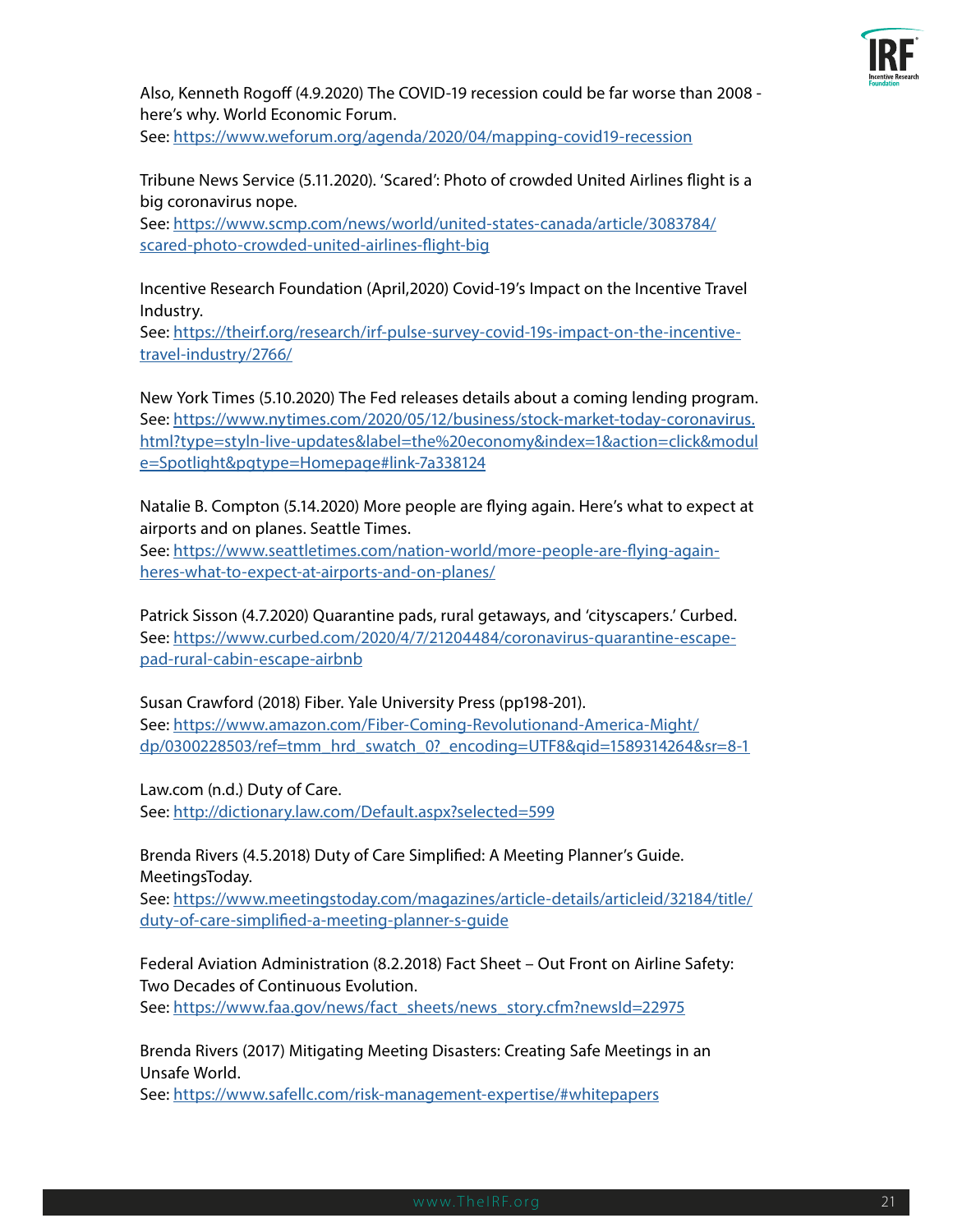

Haemoon Oh, Miyoung Jeong (8.20.2016) 2016 Event Disruption Study (Incentive Research Foundation).

See: <https://theirf.org/research/2016-event-disruption-study/2134/>

Tariro Mzezewa (5.6.2020). Where will travelers go first? NY Times. See: [https://www.nytimes.com/interactive/2020/05/06/travel/coronavirus-travel](https://www.nytimes.com/interactive/2020/05/06/travel/coronavirus-travel-questions.html?action=click&module=Top%20Stories&pgtype=Homepage)[questions.html?action=click&module=Top%20Stories&pgtype=Homepage](https://www.nytimes.com/interactive/2020/05/06/travel/coronavirus-travel-questions.html?action=click&module=Top%20Stories&pgtype=Homepage) 

And Sarah Firshein (5.6.2020) What's Important to Families Now? (NY Times) See: [https://www.nytimes.com/interactive/2020/05/06/travel/coronavirus-travel](https://www.nytimes.com/interactive/2020/05/06/travel/coronavirus-travel-questions.html?action=click&module=Top%20Stories&pgtype=Homepage)[questions.html?action=click&module=Top%20Stories&pgtype=Homepage](https://www.nytimes.com/interactive/2020/05/06/travel/coronavirus-travel-questions.html?action=click&module=Top%20Stories&pgtype=Homepage)

Haixia Wang (4.21.2020) A Third of Americans Want to Travel Again Shortly After Pandemic Is Contained: Skift Research's Latest Travel Tracker.

See: [https://skift.com/2020/04/21/a-third-of-americans-want-to-travel-again-shortly](https://skift.com/2020/04/21/a-third-of-americans-want-to-travel-again-shortly-after-pandemic-is-contained-skift-researchs-latest-travel-tracker/)[after-pandemic-is-contained-skift-researchs-latest-travel-tracker/](https://skift.com/2020/04/21/a-third-of-americans-want-to-travel-again-shortly-after-pandemic-is-contained-skift-researchs-latest-travel-tracker/)

Incentive Research Foundation (April, 2020) Covid-19's Impact on the Incentive Travel Industry.

See: [https://theirf.org/research/irf-pulse-survey-covid-19s-impact-on-the-incentive](https://theirf.org/research/irf-pulse-survey-covid-19s-impact-on-the-incentive-travel-industry/2766/)[travel-industry/2766/](https://theirf.org/research/irf-pulse-survey-covid-19s-impact-on-the-incentive-travel-industry/2766/)

Niraj Chokshi (5.10.2020) The Airline Business is Terrible. It Will Probably Get Even Worse. NY Times.

See: [https://www.nytimes.com/2020/05/10/business/airlines-coronavirus-bleak-future.](https://www.nytimes.com/2020/05/10/business/airlines-coronavirus-bleak-future.html) [html](https://www.nytimes.com/2020/05/10/business/airlines-coronavirus-bleak-future.html)

Seth Borko (9.14.2018) 10 Years Later: How the travel industry came back from the financial crisis. Skift.

See: [https://skift.com/2018/09/14/10-years-later-how-the-travel-industry-came-back](https://skift.com/2018/09/14/10-years-later-how-the-travel-industry-came-back-from-the-financial-crisis/)[from-the-financial-crisis/](https://skift.com/2018/09/14/10-years-later-how-the-travel-industry-came-back-from-the-financial-crisis/)

Peter Sullivan (5.12.2020) What you need to know about four potential Covid-19 vaccines. The Hill.

See: [https://thehill.com/policy/healthcare/public-global-health/497218-what-you](https://thehill.com/policy/healthcare/public-global-health/497218-what-you-need-to-know-about-four-potential-covid-19-vaccines)[need-to-know-about-four-potential-covid-19-vaccines](https://thehill.com/policy/healthcare/public-global-health/497218-what-you-need-to-know-about-four-potential-covid-19-vaccines)

Joe Palca (5.12.2020) When Can We Expect A Coronavirus Vaccine? NPR. See: [https://www.npr.org/sections/goatsandsoda/2020/05/12/852886535/when-can](https://www.npr.org/sections/goatsandsoda/2020/05/12/852886535/when-can-we-expect-a-coronavirus-vaccine)[we-expect-a-coronavirus-vaccine](https://www.npr.org/sections/goatsandsoda/2020/05/12/852886535/when-can-we-expect-a-coronavirus-vaccine)

Adam Rogers (5.12.2020) Let's Say There's a Covid-19 Vaccine – Who Gets It First? Wired.

See: [https://www.wired.com/story/lets-say-theres-a-covid-19-vaccine-who-gets-it](https://www.wired.com/story/lets-say-theres-a-covid-19-vaccine-who-gets-it-first/)[first/](https://www.wired.com/story/lets-say-theres-a-covid-19-vaccine-who-gets-it-first/)

Helen Branswell (5.6.2020) Mounting promises on Covid-19 vaccines are fueling false expectations, experts say. STAT.

See: <https://www.statnews.com/2020/05/06/mounting-promises-on-covid-vaccines>